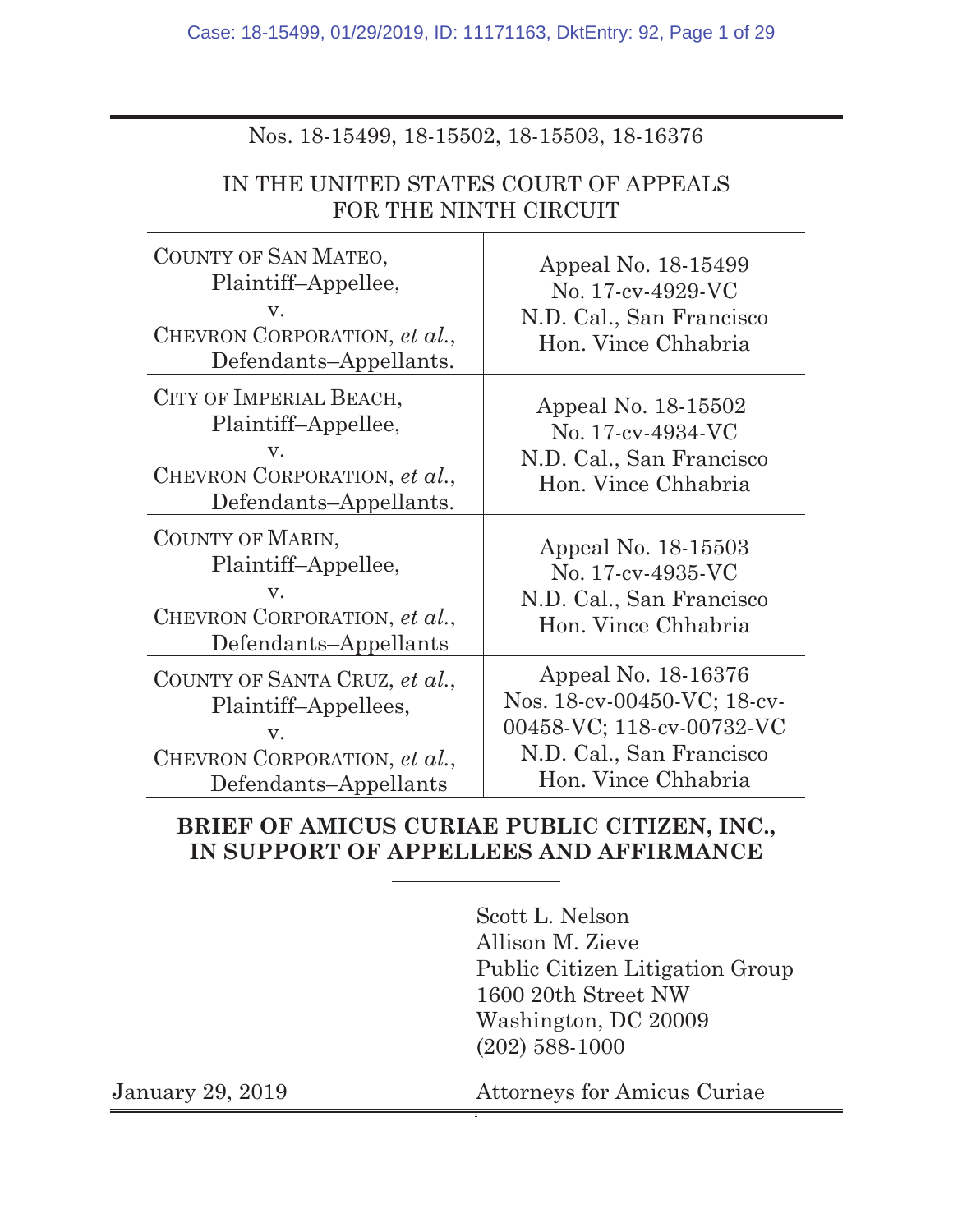## **CORPORATE DISCLOSURE STATEMENT**

Amicus curiae Public Citizen, Inc., is a nonprofit, non-stock corporation. It has no parent corporation, and no publicly traded corporation has an ownership interest in it of any kind.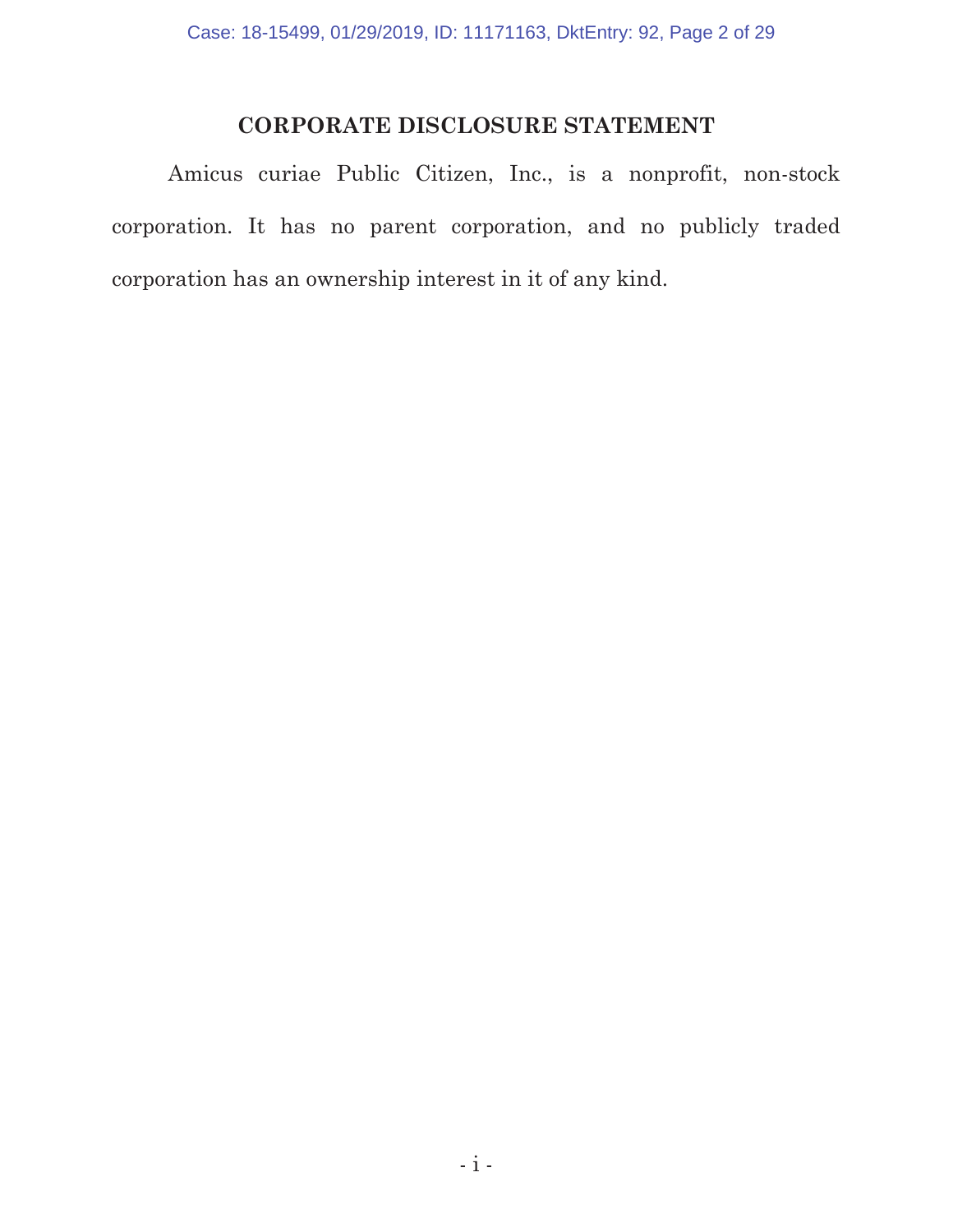## **TABLE OF CONTENTS**

## **Page**

| I. |                                                                                                                                                                                           | The federal officer removal statute's application is limited by                                             |  |
|----|-------------------------------------------------------------------------------------------------------------------------------------------------------------------------------------------|-------------------------------------------------------------------------------------------------------------|--|
| Π. | The defendants have not demonstrated that they acted<br>under a federal officer in carrying out actions under color of<br>a federal office, or that they are being sued on account of any |                                                                                                             |  |
|    | $\mathbf{A}$ .                                                                                                                                                                            | The contractual relationships the defendants cite do<br>not bring them within the federal officer removal   |  |
|    | <b>B.</b>                                                                                                                                                                                 | The companies have not shown the requisite causal<br>connection between this action and the acts they claim |  |
|    |                                                                                                                                                                                           |                                                                                                             |  |
|    |                                                                                                                                                                                           |                                                                                                             |  |
|    |                                                                                                                                                                                           |                                                                                                             |  |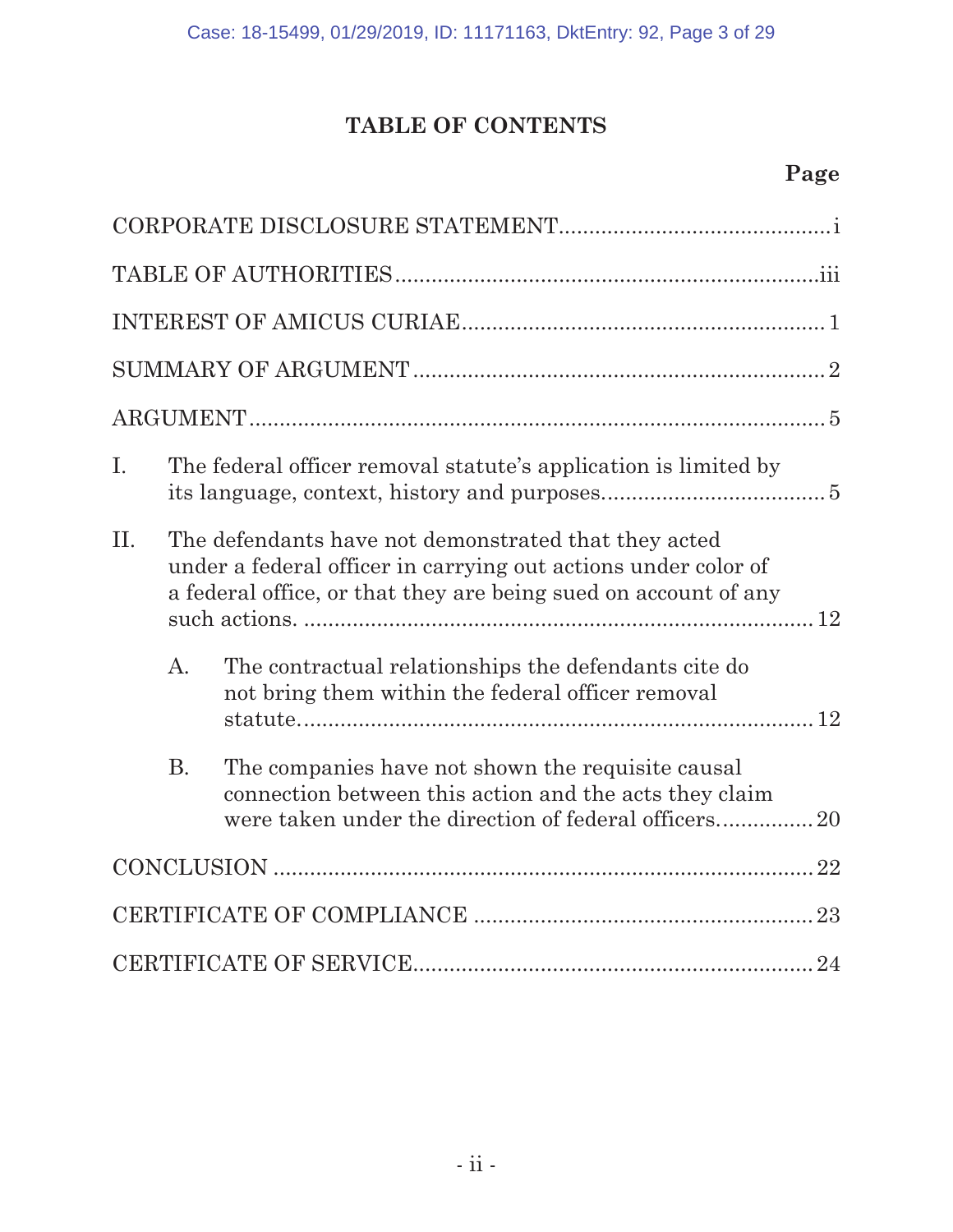## **TABLE OF AUTHORITIES**

| Cases<br>Page(s)                                                                                                                 |
|----------------------------------------------------------------------------------------------------------------------------------|
| Arizona v. Manypenny,                                                                                                            |
| Cabalce v. Thomas E. Blanchard & Assocs., Inc.,                                                                                  |
| Colorado v. Symes,                                                                                                               |
| Dart Cherokee Basin Operating Co. v. Owens,                                                                                      |
| Fidelitad, Inc. v. Insitu, Inc.,                                                                                                 |
| Goncalves by & Through Goncalves v. Rady Children's Hosp. San Diego,<br>865 F.3d 1237 (9th Cir. 2017)  4, 13, 15, 16, 17, 20, 21 |
| Int'l Primate Prot. League v. Adm'rs of Tulane Educ. Fund,                                                                       |
| Leite v. Crane Co.,                                                                                                              |
| Maryland v. Soper (No. 1),                                                                                                       |
| Maryland v. Soper (No. 2),                                                                                                       |
| Mesa v. California,                                                                                                              |
| Miss. ex rel. Hood v. AU Optronics Corp.,                                                                                        |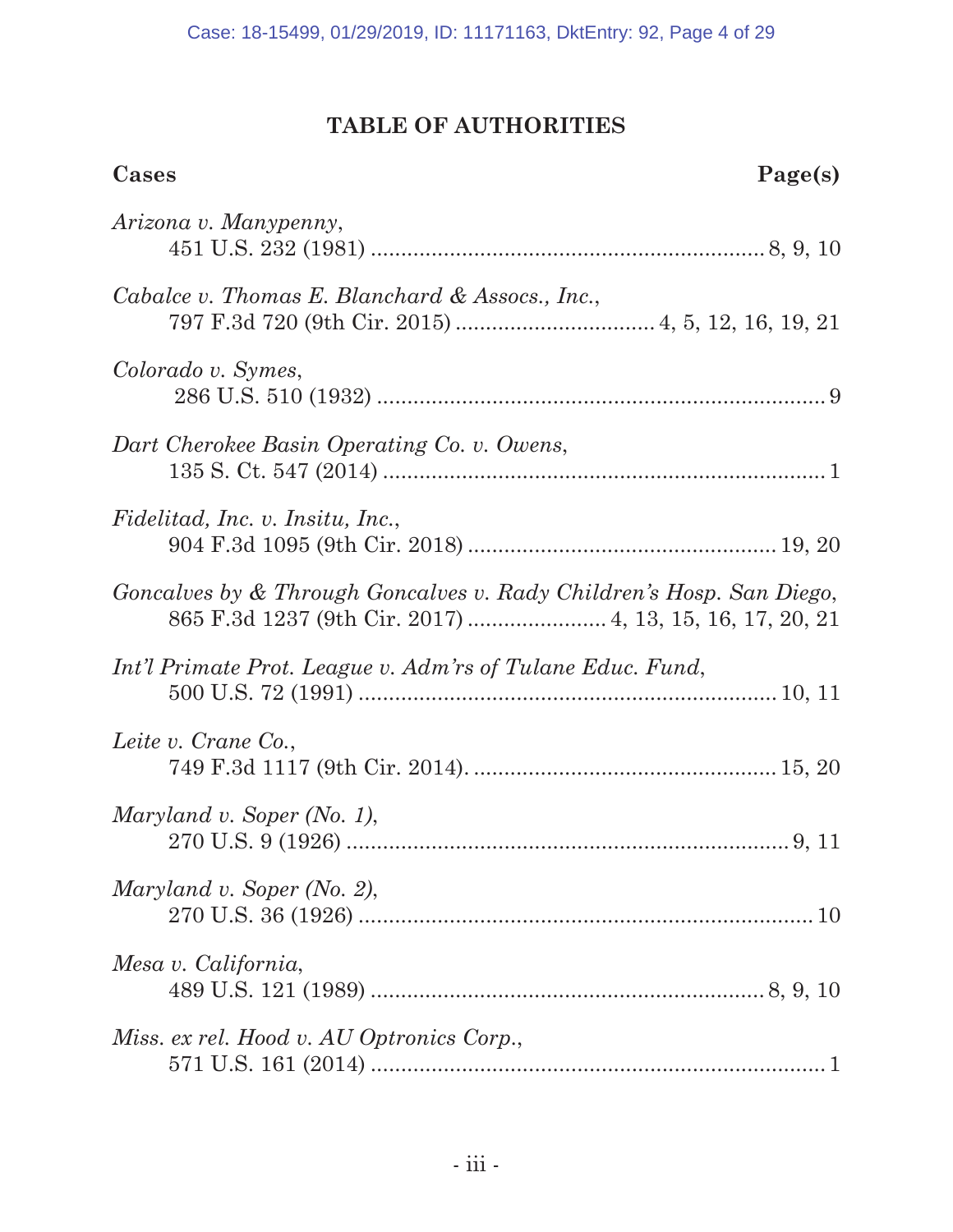| Screws v. United States,                                               |
|------------------------------------------------------------------------|
| Smith v. Marsh,                                                        |
| Tennessee v. Davis,                                                    |
| United States v. Arriaga-Pinon,                                        |
| United States v. Standard Oil Co. of Calif.,                           |
| Washington v. Monsanto Co.,                                            |
| Washington v. Monsanto Co.,<br>274 F. Supp. 3d 1125 (W.D. Wash. 2017), |
| <i>Watson v. Philip Morris Cos.,</i>                                   |
| Willingham v. Morgan,                                                  |

## **Statutes**

|--|--|

# **Other**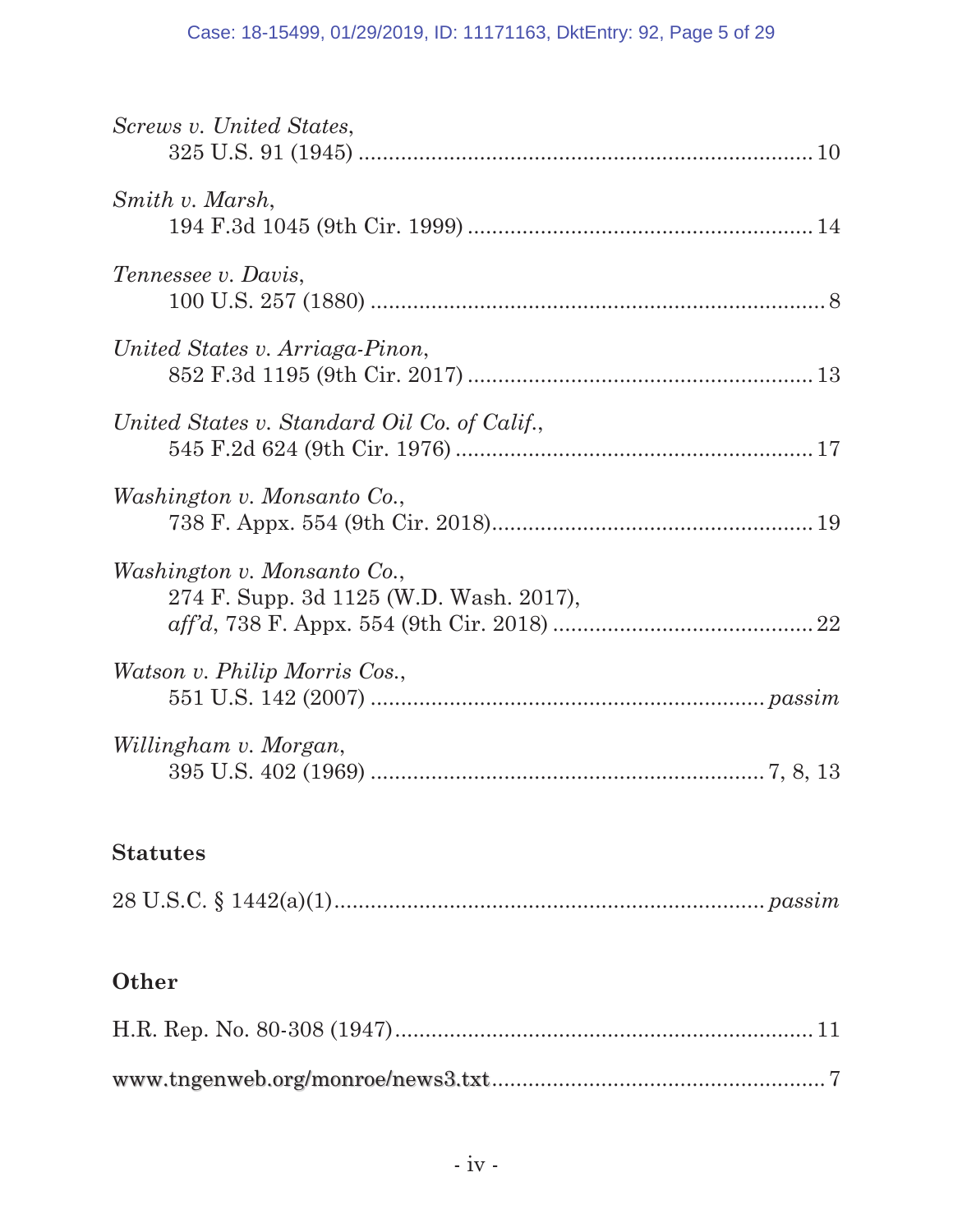### **INTEREST OF AMICUS CURIAE1**

Amicus curiae Public Citizen, Inc., is a nonprofit consumer advocacy organization that appears on behalf of its nationwide members before Congress, administrative agencies, and courts on a wide range of issues. Climate change, and the need for effective measures to hold accountable those whose activities play a substantial role in contributing to it, is a major concern of Public Citizen. In addition, Public Citizen has a longstanding interest in the proper construction of statutory provisions defining the jurisdiction of federal trial and appellate courts. Public Citizen has frequently appeared as amicus curiae in cases involving significant issues of federal jurisdiction, including questions of original, removal, and appellate jurisdiction.2 Removal jurisdiction is of particular concern to Public Citizen because it implicates the authority of state courts to provide remedies under state law for actions that threaten

<sup>&</sup>lt;sup>1</sup> All parties have consented to the filing of this brief. The brief was not authored in whole or part by counsel for a party; no party or counsel for a party contributed money that was intended to fund this brief's preparation or submission; and no person other than the amicus curiae, its members, or its counsel contributed money intended to fund the brief's preparation or submission.

<sup>2</sup> *E.g.*, *Dart Cherokee Basin Operating Co. v. Owens*, 135 S. Ct. 547 (2014); *Miss. ex rel. Hood v. AU Optronics Corp*., 571 U.S. 161 (2014).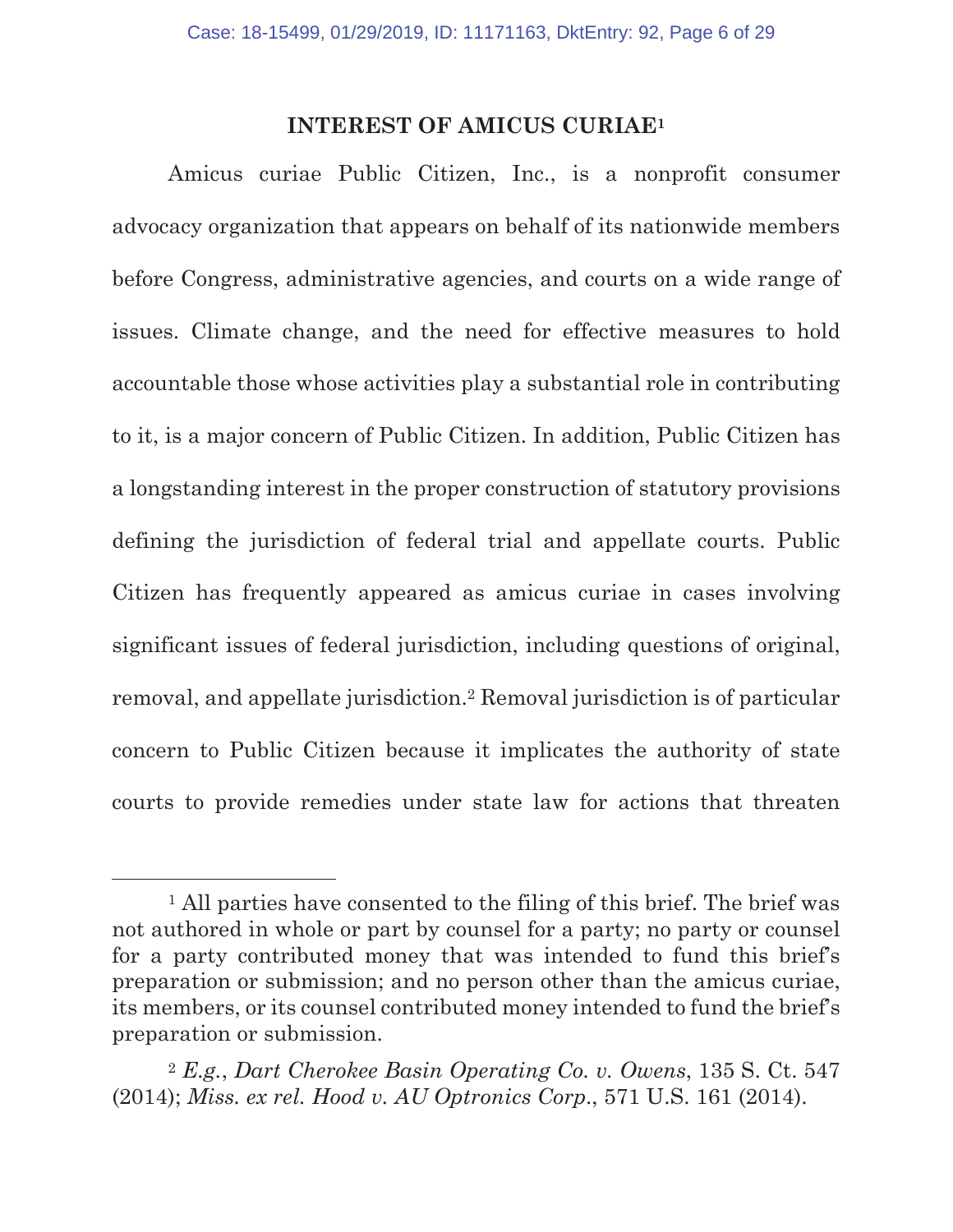public health and safety. Public Citizen is concerned that defendants often improperly invoke removal jurisdiction, including federal officer removal under 28 U.S.C. § 1442(a)(1), in litigation involving matters of significant public concern to deny plaintiffs their choice of forum and escape liability under state law.

These interests led Public Citizen to file amicus curiae briefs at both the petition and merits stage in *Watson v. Philip Morris Cos.*, 551 U.S. 142 (2007), a case in which, as here, the defendants invoked federal officer removal to derail state-court litigation over alleged misrepresentations about the dangers of their products. Public Citizen submits this brief to assist the Court in understanding the degree to which such invocations of section  $1442(a)(1)$  distort its language and purpose.

#### **SUMMARY OF ARGUMENT**

In *Watson v. Philip Morris Cos.*, 551 U.S. 142, two plaintiffs sued cigarette manufacturers for fraudulently marketing cigarettes as "light" to deceive smokers into believing that smoking them would deliver lower levels of tar and nicotine than other cigarettes and hence present less danger of disease. Although the defendants' self-interested commercial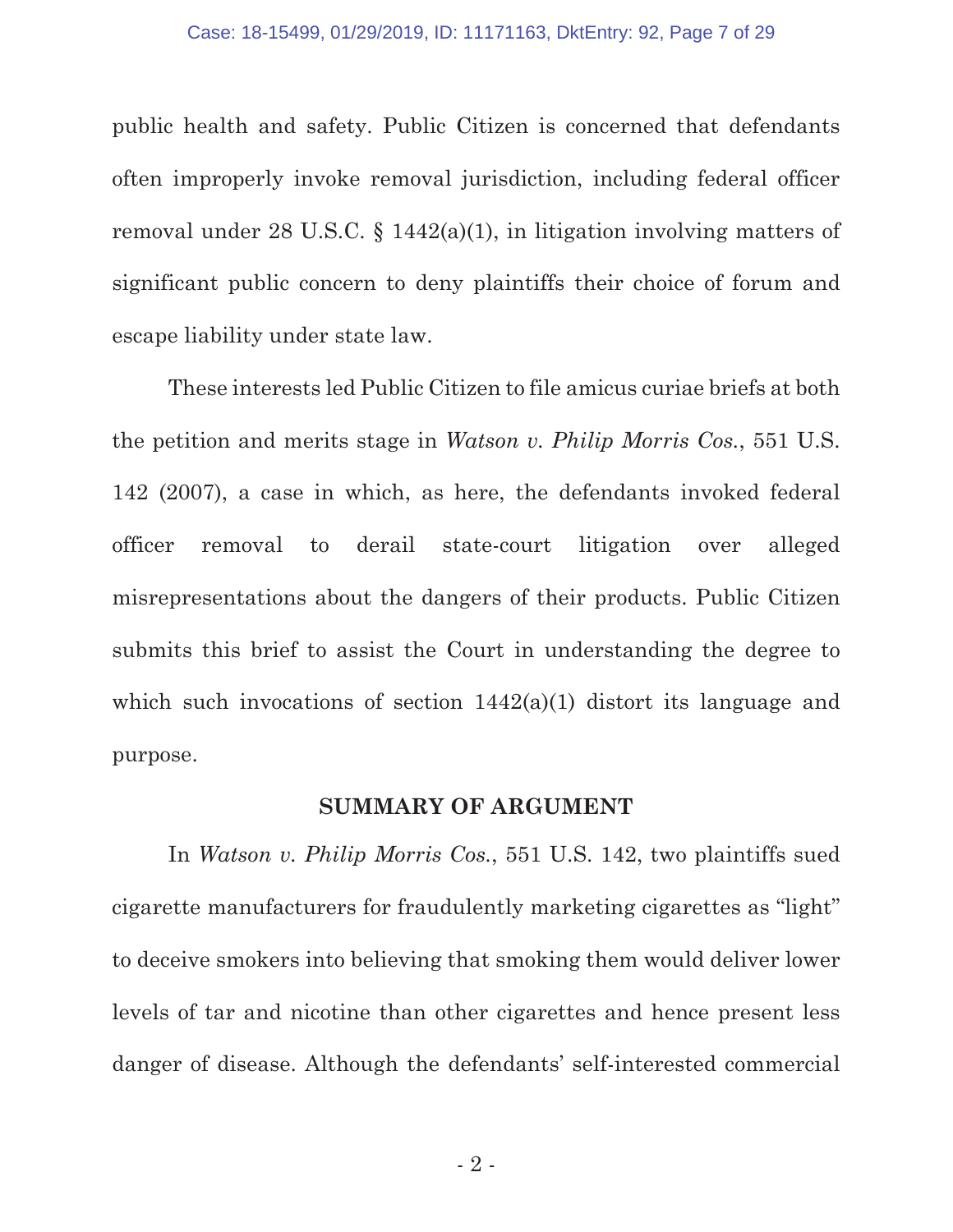behavior could in no sense be reasonably described as carrying out official functions of the United States government, they invoked section  $1442(a)(1)$  and removed the action on the ground that they were "acting" under" a federal officer because (they claimed) the federal government regulated the manner in which they tested the tar and nicotine levels of their cigarettes.

The Supreme Court unanimously rejected the argument that the defendants could invoke section 1442(a)(1). *Id*. at 147. Emphasizing the statute's purpose of protecting against state interference with "'officers and agents' of the Federal Government 'acting … within the scope of their authority,'" *id*. at 150, the Supreme Court stated that "the statute authorized removal by private parties 'only' if they were 'authorized to act with or for [federal officers or agents] in affirmatively executing duties under … federal law,'" *id*. at 151. Self-interested commercial entities acting under compulsion of federal regulation, the Court held, did not "act under" a federal officer within the meaning of the law and were not entitled to invoke the statute. *Id*. at 153.

In this case, major oil companies are alleged to have concealed their knowledge of the climate effects of their activities, preventing consumers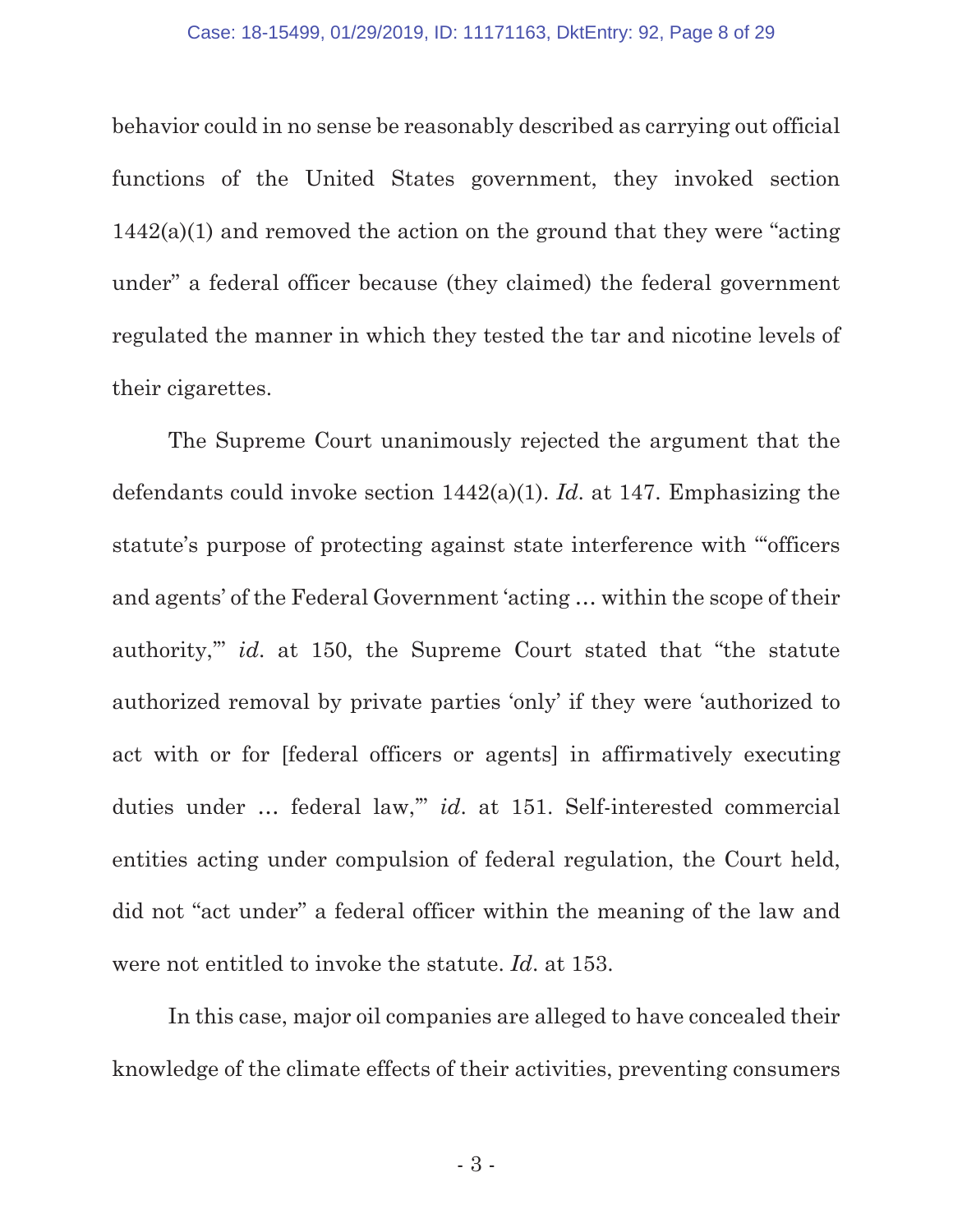#### Case: 18-15499, 01/29/2019, ID: 11171163, DktEntry: 92, Page 9 of 29

from understanding the dangers of the companies' products. Notwithstanding the unanimous holding in *Watson*, the oil companies invoke section 1442(a)(1) on the theory that some of their production and sale activities involved contractual relationships with the federal government and that they "acted under" a federal officer in complying with the terms of their contracts.

This Court has held that, under some circumstances, a contractual relationship may bring a private party within the ambit of section 1442(a)(1). *See Goncalves by & Through Goncalves v. Rady Children's Hosp. San Diego*, 865 F.3d 1237 (9th Cir. 2017). But not all contractual relationships transform private entities into persons "acting under" federal officers in carrying out "actions under color of [federal] office." 28 U.S.C. § 1442(a)(1); *see Cabalce v. Thomas E. Blanchard & Assocs., Inc.*, 797 F.3d 720, 728–30 (9th Cir. 2015). Here, the contractual relationships cited by the oil companies do not establish that the oil companies were acting on the government's behalf to assist government officers in carrying out their legal duties, as the statute requires. *See Watson*, 551 U.S. at 152. And because no federal officer directed the defendants to conceal the hazards posed by fossil fuels, the oil companies have also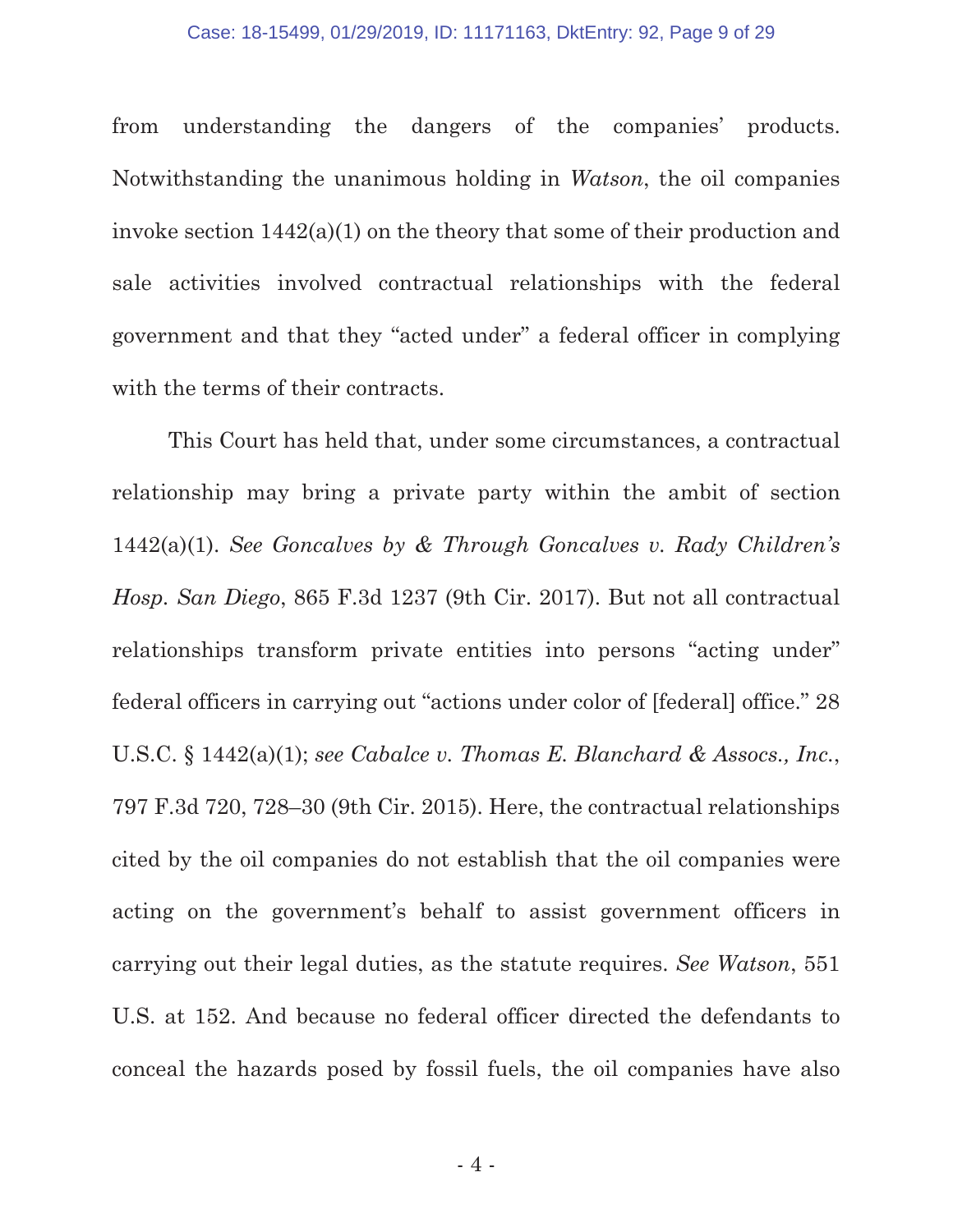failed to carry their burden of showing that they are being sued "for" anything they ostensibly did under the direction of a federal officer, as the statute additionally requires. 28 U.S.C. § 1442(a)(1); *see Cabalce*, 797 F.3d at 728–30.

For these reasons, the district court properly rejected defendants' invocation of section 1442(a)(1).

## **ARGUMENT**

## **I. The federal officer removal statute's application is limited by its language, context, history, and purposes.**

Section  $1442(a)(1)$  provides:

(a) A civil action or criminal prosecution that is commenced in a State court and that is against or directed to any of the following may be removed by them to the district court of the United States for the district and division embracing the place wherein it is pending:

(1) The United States or any agency thereof or any officer (or any person acting under that officer) of the United States or of any agency thereof, in an official or individual capacity, for or relating to any act under color of such office or on account of any right, title or authority claimed under any Act of Congress for the apprehension or punishment of criminals or the collection of the revenue.

An ordinary English speaker and reader might be surprised to

learn that oil companies sued for the way they have conducted their

private enterprises would claim to fall within the scope of the statute. An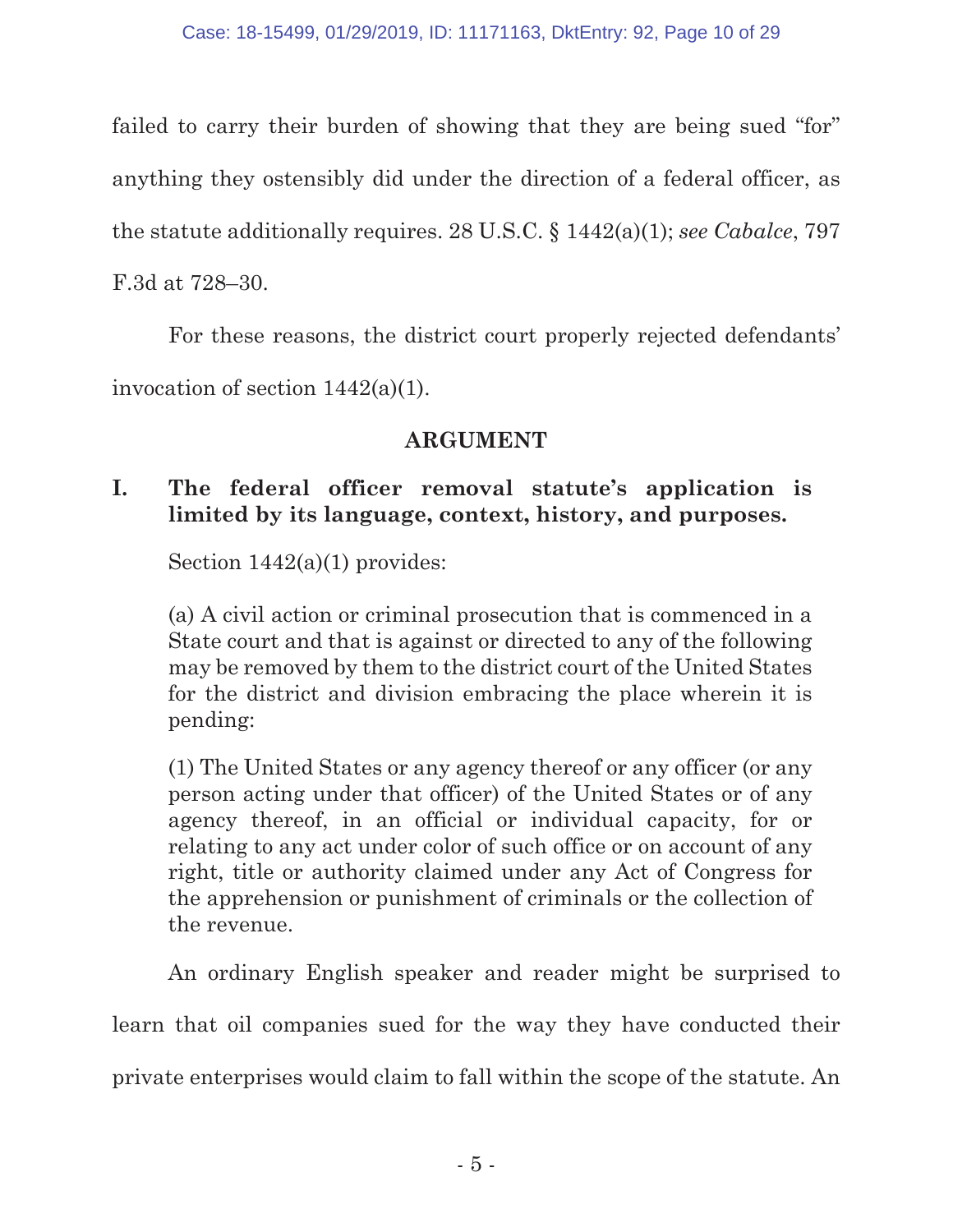understanding of the statute's history and application by the Supreme Court would reinforce that reaction.

The earliest predecessor of section  $1442(a)(1)$  was enacted during the War of 1812 to provide for removal of cases brought against federal customs officers, and those assisting them in performing their duties, because of widespread efforts of state-court claimants to interfere with the execution of unpopular trade restrictions. *See Watson*, 551 U.S. at 148. In statutes enacted in 1833 and 1866, Congress extended removal rights to include revenue officers and persons acting under their authority. *See id*. Again, Congress acted out of concerns about state court interference with the performance of the often-unpopular duties of such officers, including the collection of tariffs and other taxes, *see id*., as well as the enforcement of liquor laws, which often met with local resistance. *See id*. at 149. Finally, in 1948, Congress extended removal to all federal officers acting under color of their office, as well as other persons who assisted in such actions under their direction. *See id*. at 148.

As the Court explained in *Watson*, animating all the variants of the statute has been the "'basic' purpose … [of] protect[ing] the Federal Government from the interference with its 'operations' that would ensue

- 6 -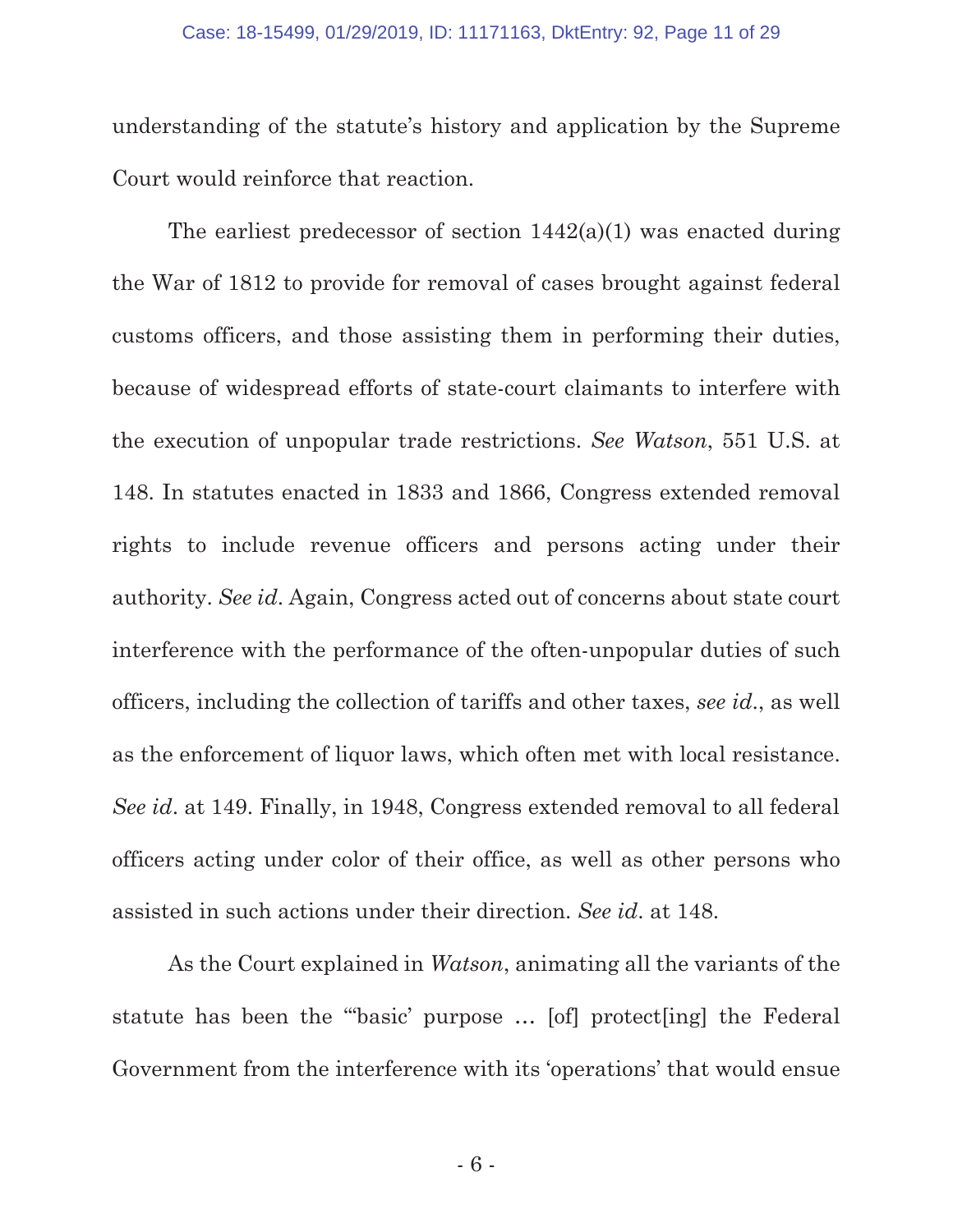were a State able, for example, to 'arres[t]' and bring 'to trial in a State cour[t] for an alleged offense against the law of the State,' 'officers and agents' of the Federal Government 'acting ... within the scope of their authority.'" *Id*. at 150 (quoting *Willingham v. Morgan*, 395 U.S. 402, 406 (1969)). The statute serves as a check against "'local prejudice' against unpopular federal laws or federal officials," as well as against efforts by "States hostile to the Federal Government [to] … impede … federal revenue collection or the enforcement of other federal law." *Id*.

For example, in May 1878, federal internal revenue agent James Davis raided a moonshine still in the hills near Tracy City, Tennessee. Before he and his companion could destroy the still, seven armed men attacked them. Returning fire, Davis killed one of his assailants, wounded another, and captured a third, but he was forced to retreat without destroying the still. According to a contemporary newspaper account, the raid caused "intense excitement" in the neighborhood.3 A local grand jury indicted Davis for murder. With the support of the Attorney General of the United States, Davis invoked the predecessor to

 <sup>3</sup> www.tngenweb.org/monroe/news3.txt (reproducing newspaper report dated May 29, 1878).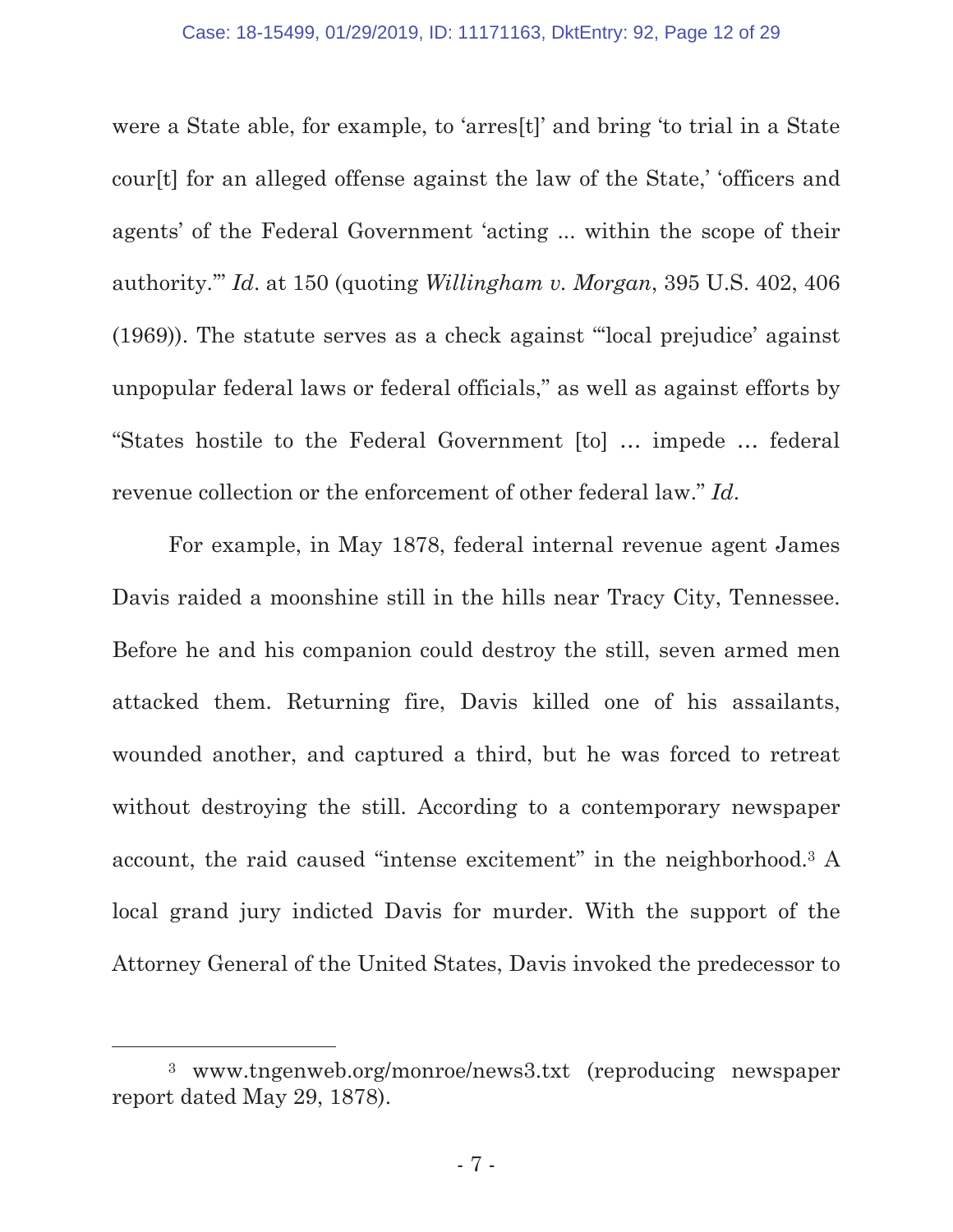28 U.S.C. § 1442(a)(1) and removed the case to federal court on the ground that he had acted in the discharge of his duties as a federal officer and was immune from state prosecution. In *Tennessee v. Davis*, 100 U.S. 257 (1880), the Supreme Court affirmed the removal, holding that because the federal government "can act only through its officers and agents," the ability to remove state-court actions brought against federal officers and agents for actions within the scope of their duties was essential to the vindication of federal authority. *Id.* at 263.

The Supreme Court has repeatedly pointed to *Davis* as exemplifying the core purposes of  $\S 1442(a)(1)$ 's authorization for removal of cases by federal officers and persons acting under them who are sued in state court for the performance of official acts. *See, e.g., Mesa v. California*, 489 U.S. 121, 126–27 (1989); *Arizona v. Manypenny*, 451 U.S. 232, 241 n.16 (1981); *Willingham*, 395 U.S. at 406. Those purposes, however, are subject to a significant limitation: The statute permits removal only when federal officers or persons assisting them in carrying out federal law have "a colorable defense arising out of their duty to enforce federal law." *Willingham*, 395 U.S. at 406–07; *see also Mesa*, 489 U.S. at 129.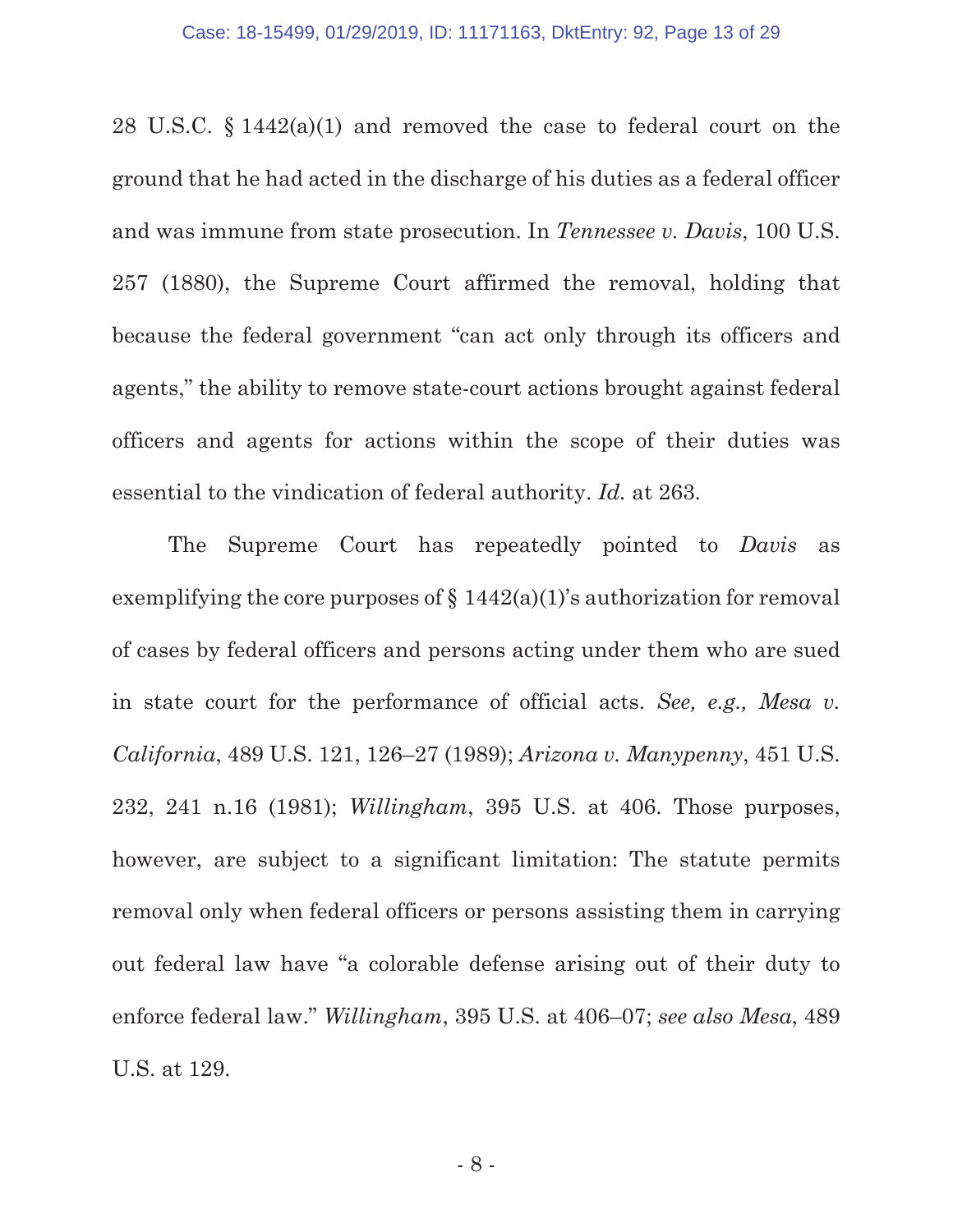Thus, the principal way in which the statute serves the policies underlying it is by "assuring that an impartial setting is provided in which the federal defense of immunity can be considered during prosecution under state law," *Manypenny*, 451 U.S. at 243; only where such a federal defense is available does the statute also serve to "permit a trial upon the merits of … state-law question[s] free from local interests or prejudice." *Id*. at 242. For this reason, the statute expressly limits removal to circumstances where the defendant is sued for the performance of official duties—"act[s] under color of … office." 28 U.S.C. § 1442(a)(1); *Mesa*, 489 U.S. at 134–35. An action removed under the statute "must have been instituted 'on account of' acts done by the defendant as a federal officer under color of his office." *Maryland v. Soper (No. 1)*, 270 U.S. 9 (1926) (holding removal improper in a murder prosecution where the federal defendants did not explain how the victim's death was connected to performance of their duties).

Within the limits imposed by the statute's language and purposes, the Supreme Court has stated that section 1442(a)(1) must be "liberally construed," *Colorado v. Symes*, 286 U.S. 510, 517 (1932), so that the policies it is intended to serve are not "frustrated by a narrow, grudging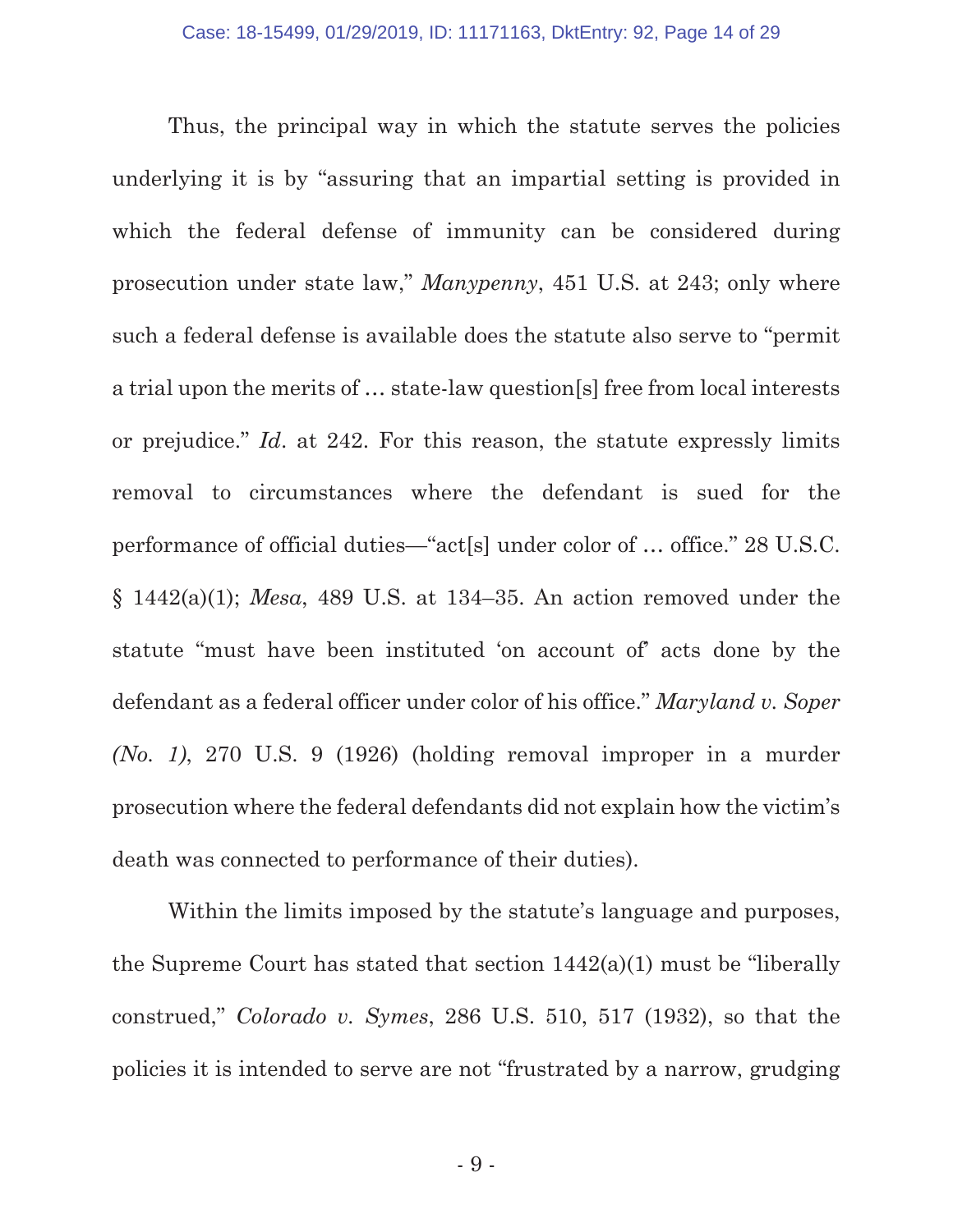interpretation," *Manypenny*, 451 U.S. at 242. At the same time, however, the Court has recognized that the statute's "broad language is not limitless," and that "a liberal construction nonetheless can find limits in a text's language, context, history, and purposes." *Watson*, 551 U.S. at 147. When, as in *Watson*, the Supreme Court has faced attempts to stretch the statute beyond its intent, the Court has declined to construe it expansively. *See Int'l Primate Prot. League v. Adm'rs of Tulane Educ. Fund*, 500 U.S. 72 (1991); *Mesa*, 489 U.S. at 139. As the Court stated in *Mesa*, respect for state courts dictates that the "language of § 1442(a) cannot be broadened" beyond its "fair construction." *Id*. at 139 (quoting *Maryland v. Soper (No. 2)*, 270 U.S. 36, 43–44 (1926)). Section 1442(a)(1) removal remains "an 'exceptional procedure' which wrests from state courts the power to try" cases under their own laws, and, therefore, "the requirements of the showing necessary for removal are strict." *Screws v. United States*, 325 U.S. 91, 111–12 (1945) (opinion of Douglas, J.) (citing *Soper (No. 2)*, 270 U.S. at 42).

The extension of section  $1442(a)(1)$  to "person[s] acting under" officers of the United States supports the statute's predominant concern: protecting vulnerable individual officers and employees of the federal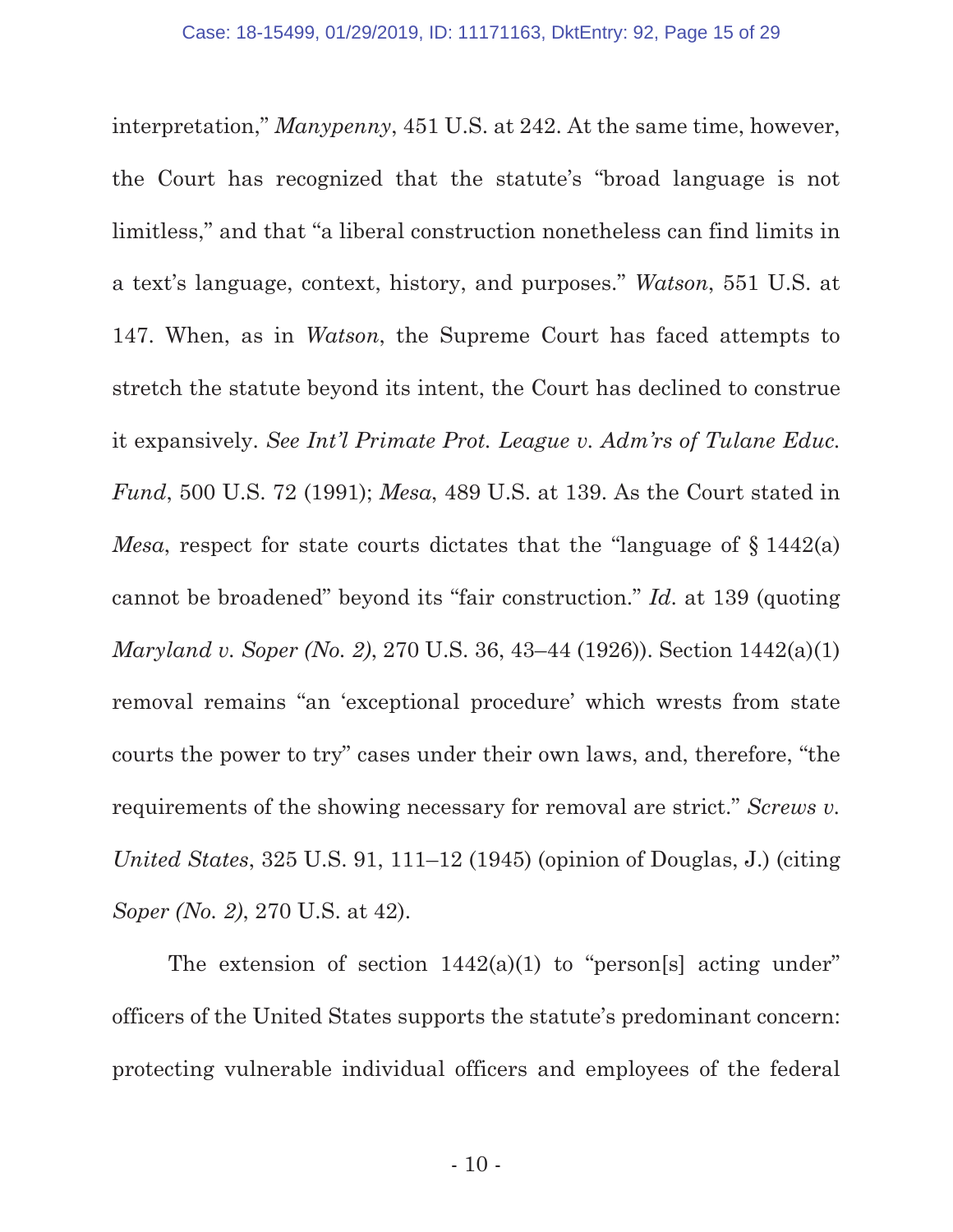government against prosecution or suit in state courts for the performance of their official duties. The primary function of that language is to include federal employees who fall outside the definition of "officers of the United States"—a term of art referring to federal officers who exercise significant authority. *See Primate Prot.*, 500 U.S. at 81 (discussing limited meaning of the term "officers of the United States"). Thus, including persons "acting under" officers was essential to achieve the statutory purpose of "apply[ing] to all officers and employees of the United States and any agency thereof." H.R. Rep. No. 80-308, at A134 (1947) (quoted in *Primate Prot.*, 500 U.S. at 84). As the Supreme Court has recognized, the term "person" also extends to a private person who "acts as an assistant to a federal official in helping that official to enforce federal law." *Watson*, 551 U.S. at 151. The paradigmatic case for application of the statute to such a person was *Soper (No. 1)*, where the Court pointed out that a private individual hired to drive and assist federal revenue officers in busting up a still "had 'the same right to the benefit of' the removal provision as did the federal agents." *Watson*, 551 U.S. at 150 (quoting *Soper (No. 1)*, 270 U.S. at 30).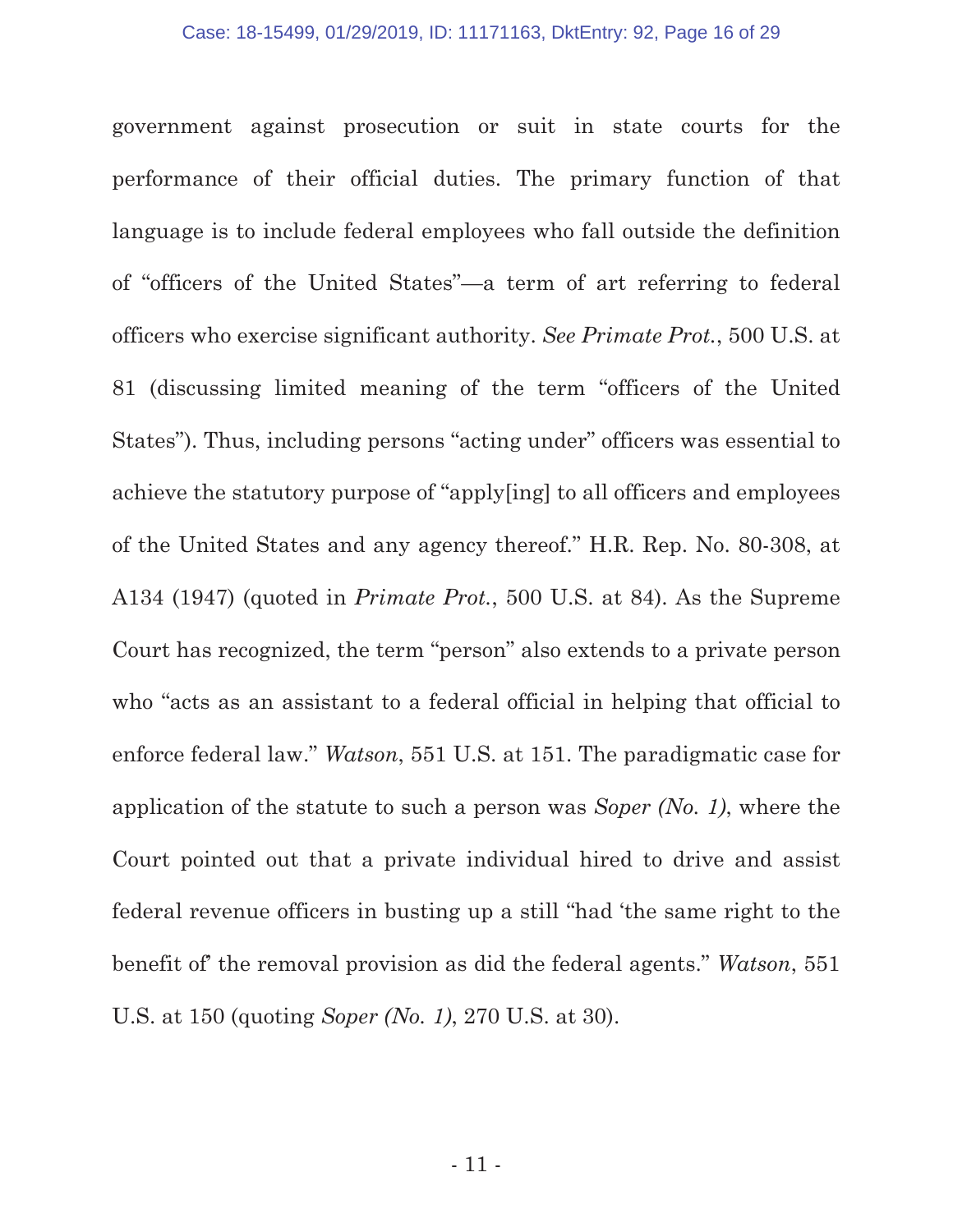By contrast, the vast majority of persons and entities in this country who, in going about their daily business, obey directions from federal officers do not qualify. *See id*. at 152–53. Only persons who are "authorized to act with or for [federal officers or agents] in affirmatively executing duties under … federal law," *id*. at 151 (brackets by the Court; citation omitted), and whose conduct "involve[s] an effort to *assist*, or to help *carry out*, the duties and tasks of the federal superior," *id.* at 152, fall within the language and purposes of the statute.

- **II. The defendants have not demonstrated that they acted under a federal officer in carrying out actions under color of a federal office, or that they are being sued on account of any such actions.** 
	- **A. The contractual relationships the defendants cite do not bring them within the federal officer removal statute.**

This Court has stated that "[t]o invoke the [federal officer removal] statute, [a defendant] must show that (1) it is a person within the meaning of the statute, (2) a causal nexus exists between plaintiffs' claims and the actions [the defendant] took pursuant to a federal officer's direction, and (3) it has a colorable federal defense to plaintiffs' claims." *Cabalce*, 797 F.3d at 727 (citation omitted). The second part of the test, which is at issue in this case, itself comprises two components: the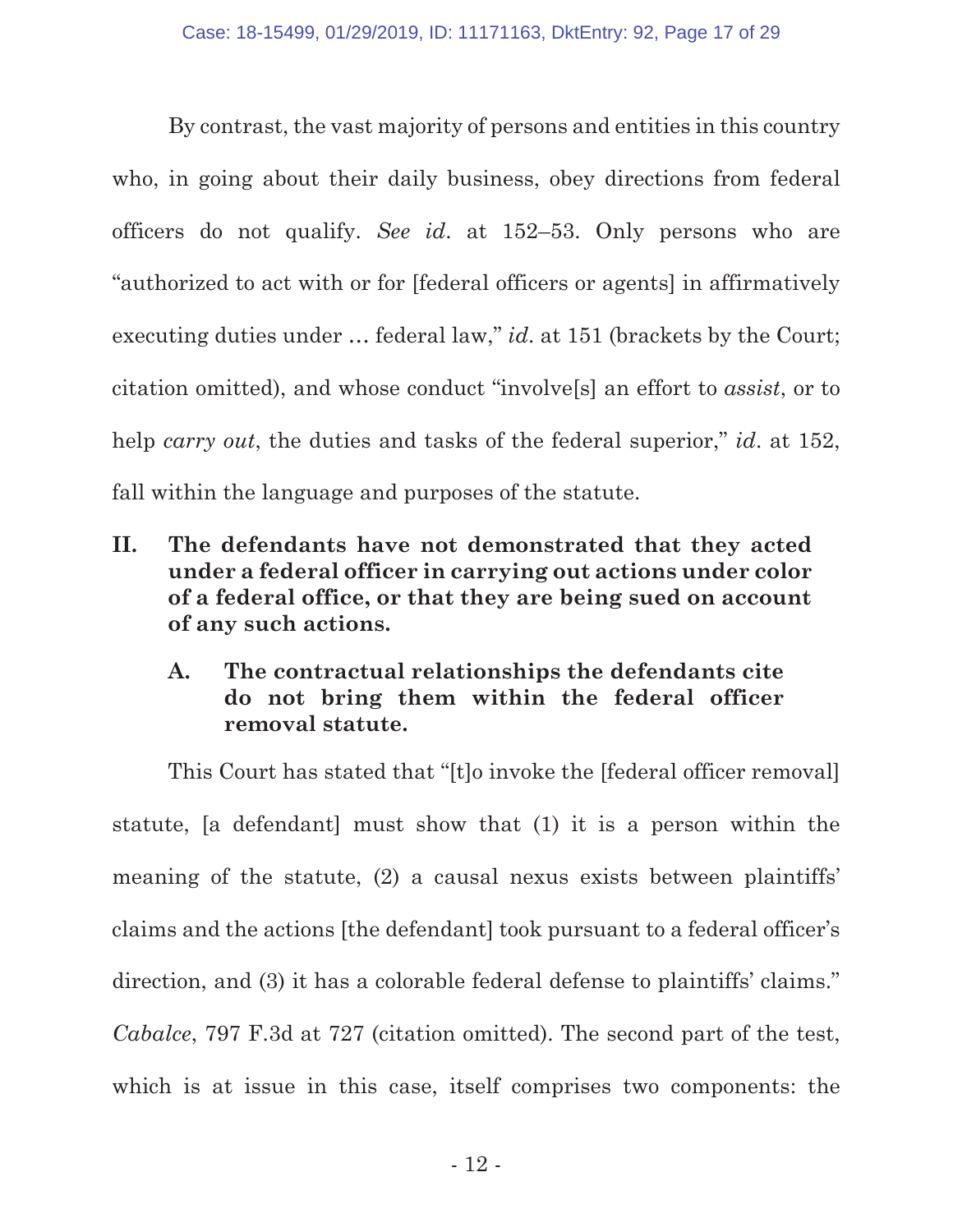defendant must show (a) that it was, in  $1442(a)(1)$ 's terms, "acting under" a federal officer in performing some "act under color of [federal] office," and (b) that such action is causally connected with the plaintiffs' claims (in the statute's words, that the action or prosecution is "for or relating to" an official act). *See Goncalves*, 865 F.3d at 1244.4

The defendants' claims to have been acting under federal officers in performing acts under color of federal office rest entirely on three contractual relationships briefly discussed by the oil companies in a three-page section of their brief. Appts' Br. 63–66.5 The commercial

5 The companies have, under this Court's precedents, waived reliance on any other contractual relationships not asserted in their

 <sup>4</sup> As to the requirement that the defendant be a "person," this Court has held that a corporation is a person within the meaning of the statute. *See Goncalves*, 865 F.3d at 1244. With respect to the requirement of a federal defense, the court has held that defenses that a plaintiff's claims are preempted by federal law qualify. *See id*. at 1249. These requirements for removal are thus not at issue before this panel, which lacks authority to overrule Ninth Circuit precedent. *See United States v. Arriaga-Pinon*, 852 F.3d 1195, 1199 (9th Cir. 2017). Nonetheless, the holding that a garden-variety preemption defense that is not based on the defendant's performance of an act under color of federal office qualifies under the statute appears incorrect. The Supreme Court has repeatedly emphasized that section  $1442(a)(1)$  exists to allow a federal forum for a claim of immunity "arising out of [the defendant's] duty to enforce federal law." *Willingham*, 395 U.S. at 406–07. The preemption defenses asserted here by the oil companies do not meet that description. However, because the claim of federal officer removal fails for other reasons, whether the federal defenses invoked here qualify under the statute is a moot point.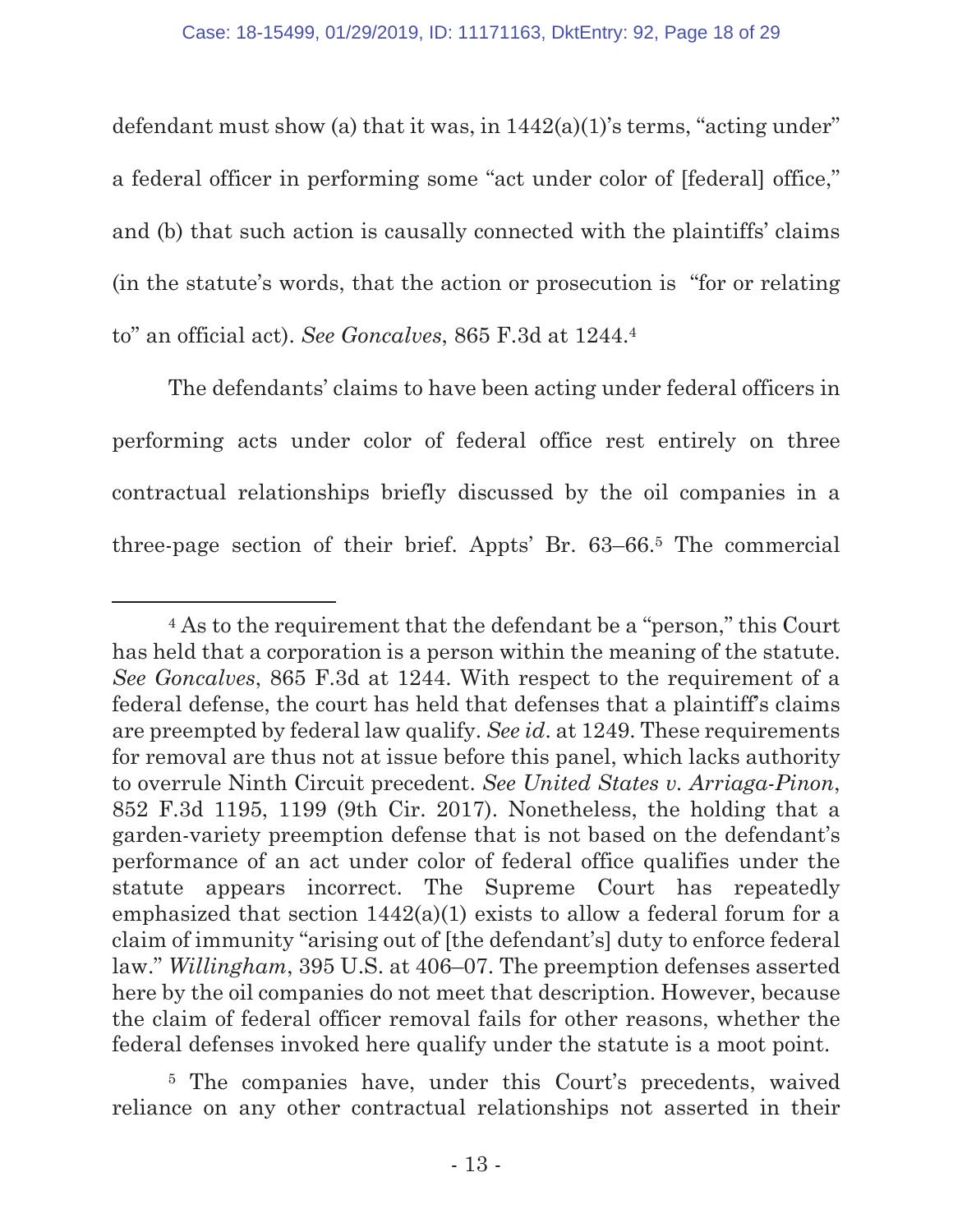relationships they describe do not involve actions under federal officers, or under color of federal office, within the meaning of the statute.

In *Watson*, the Supreme Court reserved the question whether a contractual relationship between a private company and the federal government could ever serve as a basis for removal under section  $1442(a)(1)$ . The Court noted, however, that some lower courts had "held" that Government contractors fall within the terms of the federal officer removal statute, at least when the relationship between the contractor and the Government is an unusually close one involving detailed regulation, monitoring, or supervision." 551 U.S. at 153. The Court noted that such results were "at least arguably" justifiable where contractors were assisting in performing governmental functions, *id*. at 154, but declined to determine "whether and when particular circumstances may enable private contractors to invoke the statute," *id*.

This Court subsequently determined that a private contractor could remove under section  $1442(a)(1)$  where the nature of the relationship established by the contract satisfied the criteria laid out in *Watson* to

l

opening brief or on aspects of the contracts mentioned that are not explained in the opening brief. *See Smith v. Marsh*, 194 F.3d 1045, 1052 (9th Cir. 1999).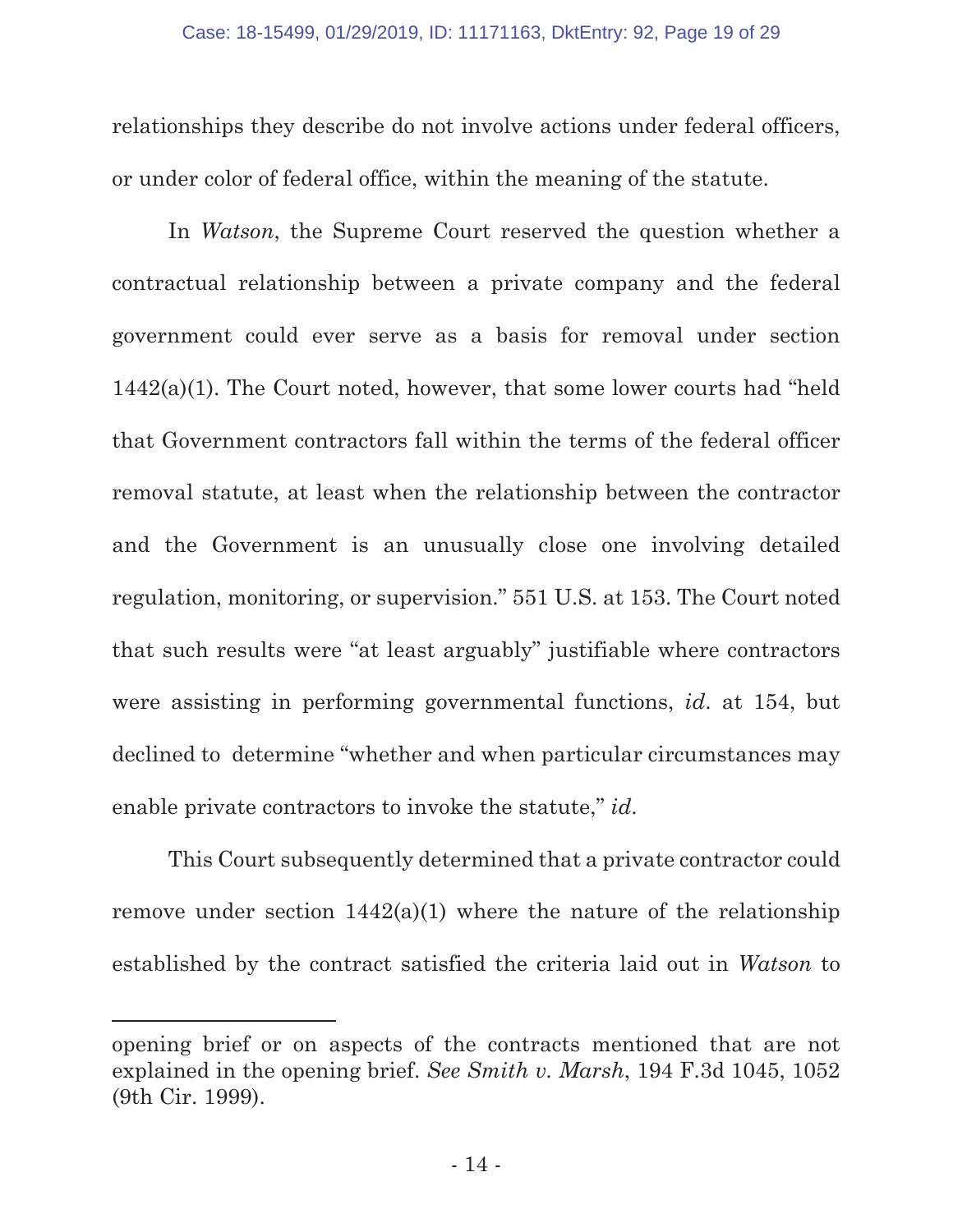distinguish circumstances in which a private person acts under a federal officer in performing actions under color of federal office from those in which it does not. *See Goncalves*, 865 F.3d at 1245. Specifically, a corporation contracting with the government can be found to act under a federal officer when it is "involved in 'an effort to assist, or to help carry out, the duties or tasks of the federal superior,'" when its relationship with a federal officer "involves 'subjection, guidance or control'" and not merely "compliance with the law," and when the contractor's role is to "help[] officers fulfill other basic governmental tasks." *Id*. at 1245 (quoting *Watson*, 151 U.S. at 151–53). Applying these principles, this Court held that private entities that administered federal health insurance plans and had been "delegated" authority by the government "to act 'on the Government agency's behalf'" in pursuing subrogation claims were entitled to remove under section  $1442(a)(1)$  when they were sued for such actions. *Id*. at 1247 (quoting *Watson*, 551 U.S. at 156).6

 <sup>6</sup> Similarly, this Court has held that a defense contractor that followed the detailed direction of Navy officers in providing the Navy with equipment and manuals describing that equipment was entitled to remove under the statute when sued for the actions it took subject to those directions because it had performed "official duties" on behalf of the government. *See Leite v. Crane Co.*, 749 F.3d 1117, 1124 (9th Cir. 2014).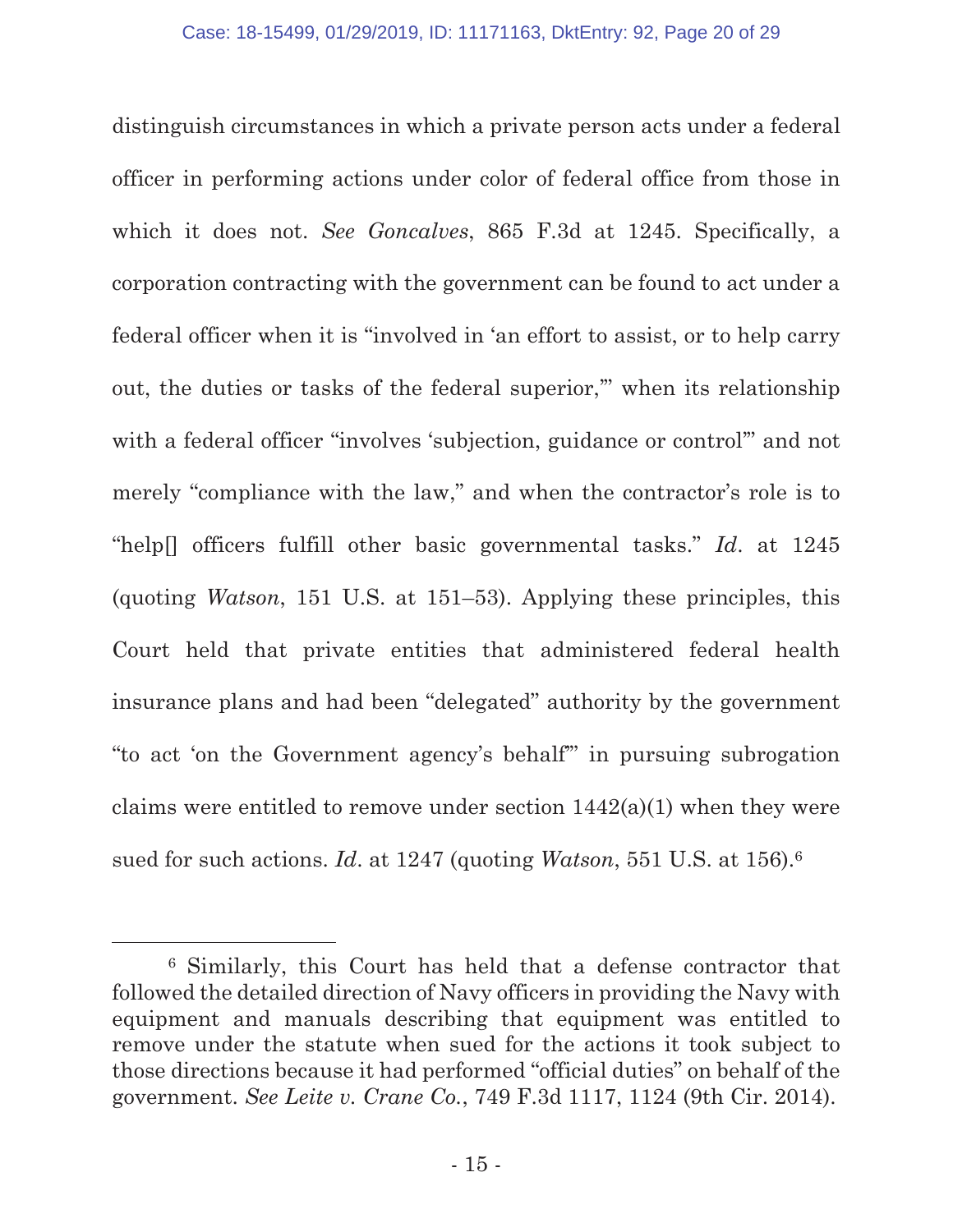By contrast, in the absence of such circumstances, this Court has held that a federal contractor does not act under a federal officer. Thus, in *Cabalce*, the Court held that a company that contracted with the federal government to dispose of fireworks was not entitled to remove an action against it under  $\S 1442(a)(1)$ , where it failed to show that it was sufficiently under "subjection, guidance, or control" of a federal officer in implementing the contract, 797 F.3d at 728, and where the contract made clear that the contractor was an independent actor rather than acting as an agent of the government, *see id*. at 728–29. As a result, the company's actions "were not acts of a government agency or official." *Id*. at 729.

The contracts on which the oil companies rely here do not establish the kind of relationship that supports characterizing the companies' selfinterested business activities as acts on behalf of the government at the direction of federal officers. Any obligations imposed on the companies by the contracts were limitations on their essentially private conduct, more akin to the regulatory limitations that *Watson* held insufficient to justify invocation of section 1442(a)(1) than to the delegation of authority "to act 'on the Government agency's behalf'" that sufficed in *Goncalves*, 865 F.3d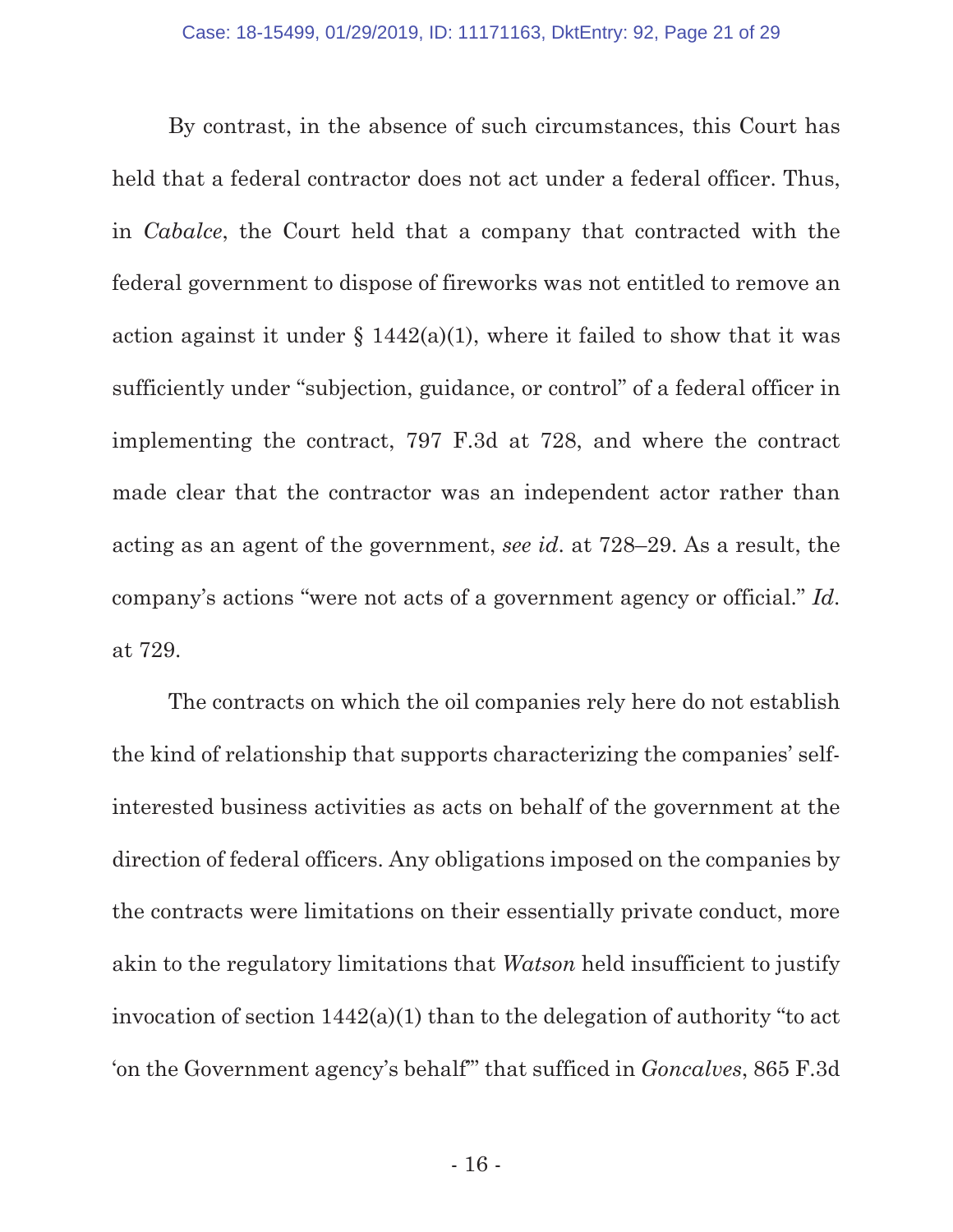at 1247 (quoting *Watson*, 551 U.S. at 156). None of the contracts on which the companies rely supports the counterintuitive conclusion that the companies, in producing and selling fossil fuel products, were helping to perform governmental tasks under color of federal authority.

Specifically:

- The Elk Hills Naval Petroleum Reserve contract between Standard Oil Company of California and the United States Navy allocated rights in oil fields within the reserve between Standard Oil and the government, and required Standard Oil to *curtail* its production to protect the interests of the government. *See United States v. Standard Oil Co. of Calif.*, 545 F.2d 624, 628 (9th Cir. 1976). The agreement recognized the distinct interests of the government and the company and created mechanisms to balance the two. When Standard Oil chose to produce oil from the reserve for itself, it was not exercising delegated authority to act on behalf of the government, *see Goncalves*, 865 F.3d at 1247; it was acting in its own interests.
- The companies' oil and gas leases on the Outer Continental Shelf allow private actors to purchase leaseholds on federal property and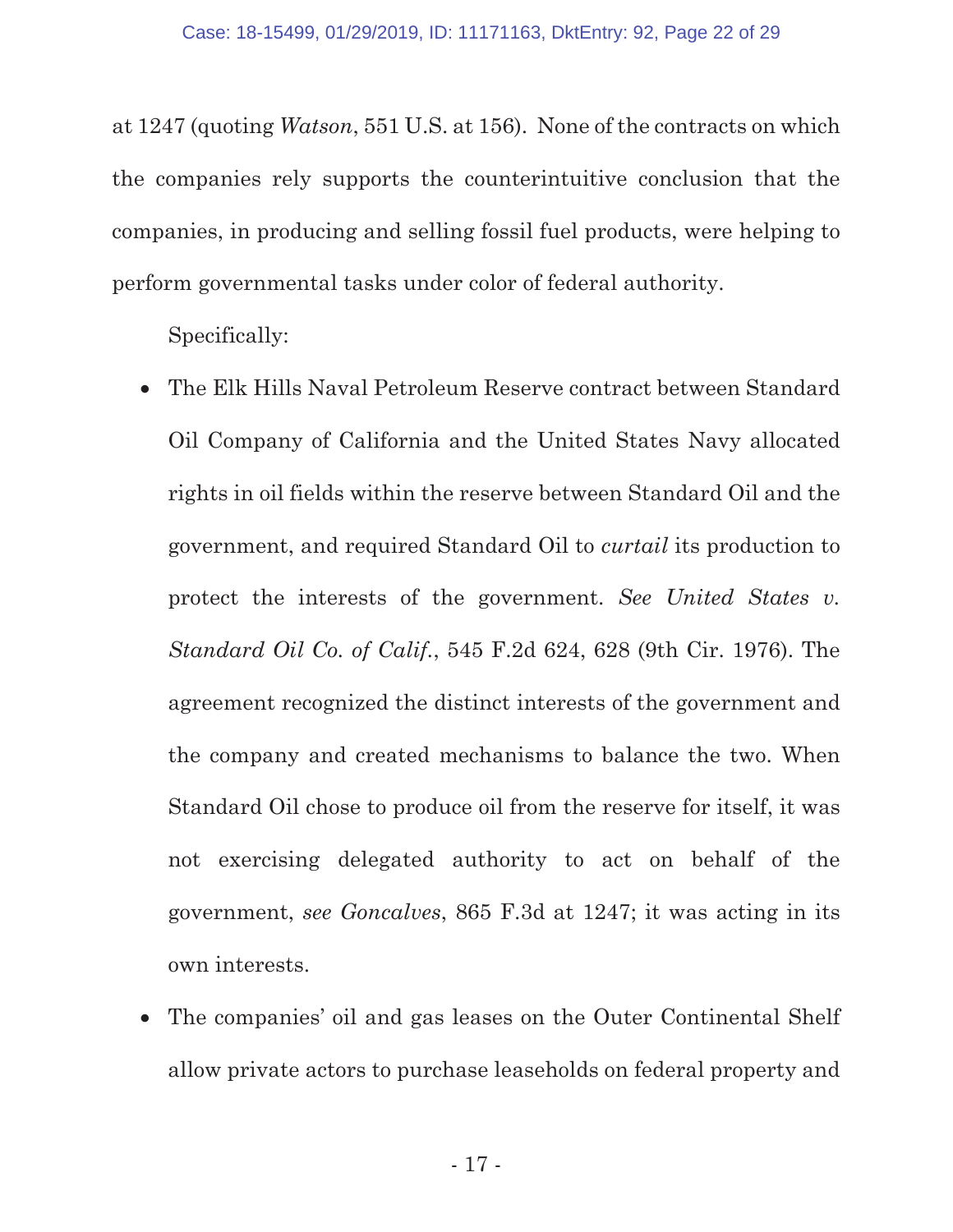extract resources from those leases for their own commercial uses, with payment of royalties to the government. The government's willingness to make public property available, for a price, to private interests who wish to use it for their own profitable purposes does not delegate to private persons authority to act on behalf of the government or otherwise transform them into public actors assisting government officers in "fulfill[ing] … basic governmental tasks." *Watson*, 551 U.S. at 153. That the companies, by entering into the leases, have chosen to subject themselves to detailed regulation of their activities on the leaseholds likewise cannot, under *Watson*'s reasoning, transform them into persons acting under federal officers. *See* 551 U.S. at 153. If the companies' contrary view were correct, any number of companies and individuals who have paid for the right to extract resources from federal lands subject to the terms established by the laws, regulations, and contracts governing their activities—timber companies, miners and prospectors, grazers—would likewise qualify for removal under section 1442(a)(1).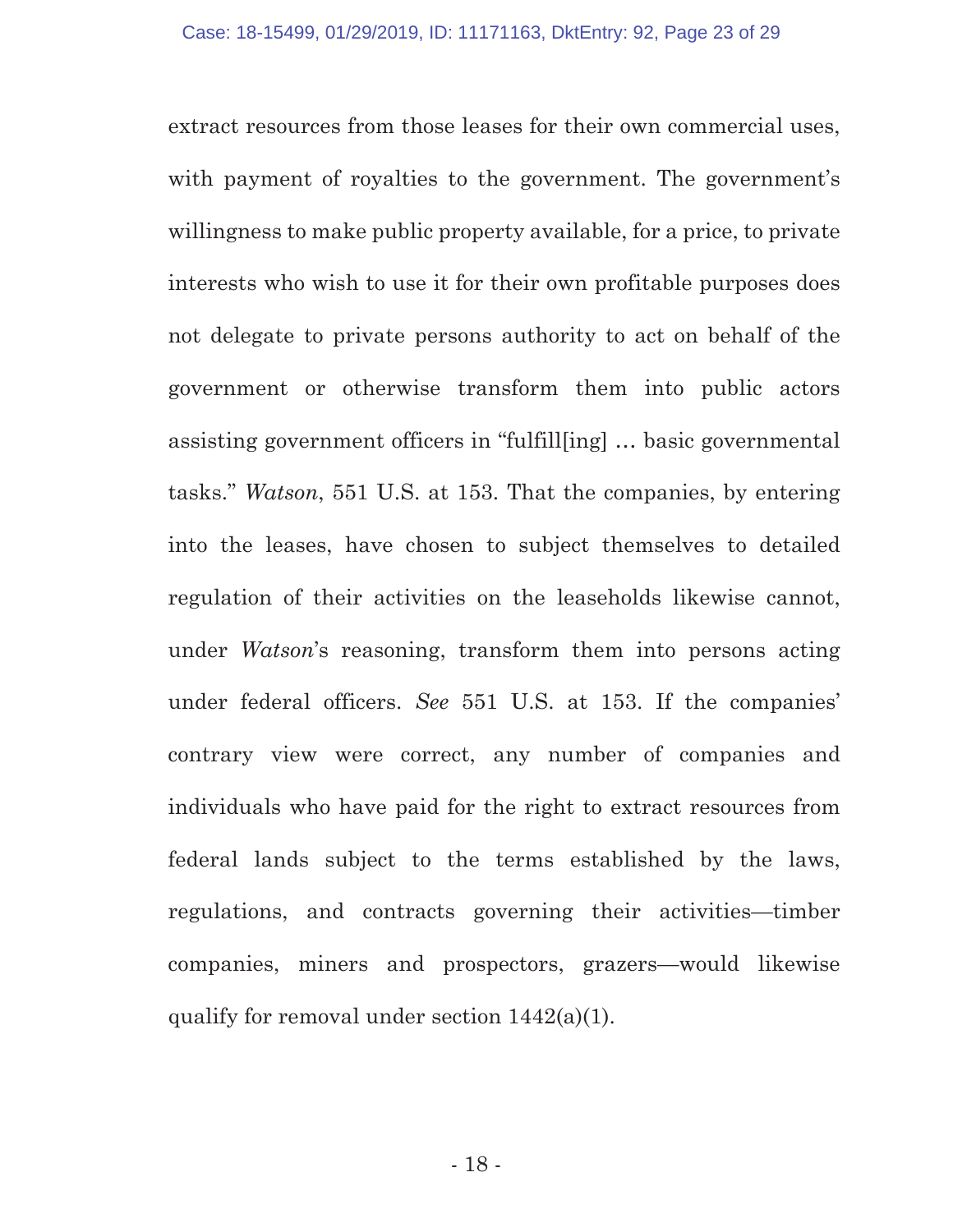• Citgo's contracts to sell standardized commercial commodities gasoline and diesel—to NEXCOM, which operates retail stores on Navy bases, do not qualify it as a person acting under a federal officer in performing acts under color of office. Merely selling products to the government, and complying with the contract terms incidental to that sale, does not constitute assisting federal officers "in affirmatively executing duties under … federal law." *Watson*, 551 U.S. at 151 (citation omitted). Such standard, arms-length commercial transactions do not make one of the parties the agent of the other or establish the degree of subjection and control required by section 1442(a)(1). *See Cabalce*, 797 F.3d at 728–29. Government purchases of "off-the-shelf" products from a defendant thus do not show that the defendant's conduct "come[s] within the meaning of 'act[ed] under.'" *Washington v. Monsanto Co.*, 738 F. Appx. 554, 555 (9th Cir. 2018).

The companies' blanket assertion that "'a private actor' may qualify as a federal officer by '"helping the Government to produce an item that it needs" pursuant to a federal contract,'" Appts' Br. 65 (quoting *Fidelitad, Inc. v. Insitu, Inc.*, 904 F.3d 1095, 1101 n.3 (9th Cir. 2018)),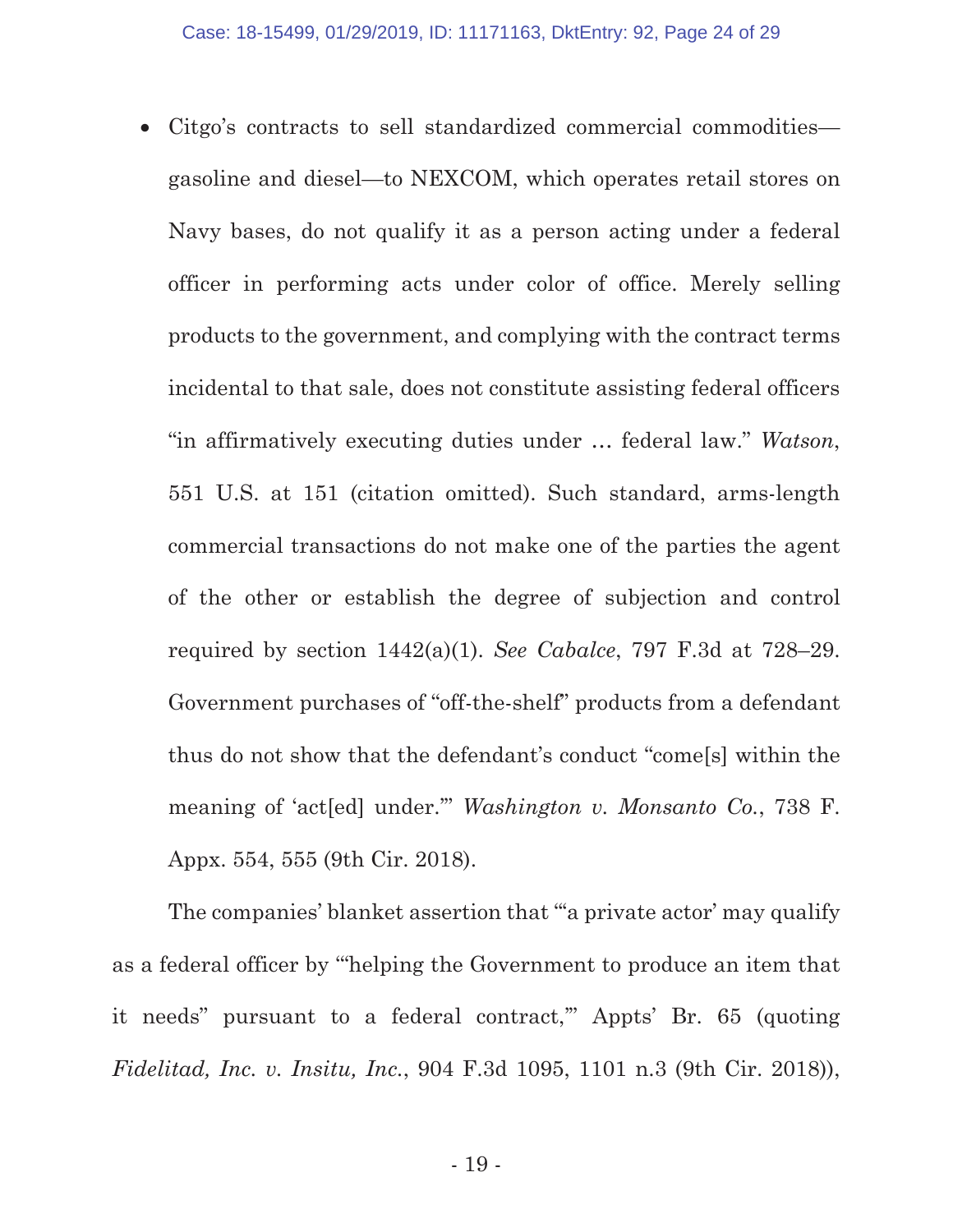provides no support for its reliance on the contracts it invokes here. Appellants use of the term "may" suggests that a private actor is permitted to qualify whenever it produces something the government needs. But the cited decision says only that "*Watson* … suggests that a private actor *might* fall within the terms of the statute" under some such circumstances. *Fidelitad*, 904 F.3d at 1101 n.3 (emphasis added; citing *Watson*, 551 U.S. at 153). The contractual arrangements that the companies invoke are not the kinds of contract that *Watson* suggested might suffice. This Court, moreover, has explicitly recognized that contractors supplying goods to the government can fall within the statute only "in some circumstances." *Id*. at 1100. The circumstances here fall far short of those this Court has held satisfy the statute. *See Goncalves*, 865 F.3d at 1245–47; *Leite*, 749 F.3d at 1123–24.

**B. The companies have not shown the requisite causal connection between this action and the acts they claim were taken under the direction of federal officers.** 

Removal under section 1442(a)(1) requires that the defendant show not only that it did something that constituted an act under a federal officer and under color of that officer's office, but also that the defendant demonstrate that the action or prosecution removed was brought against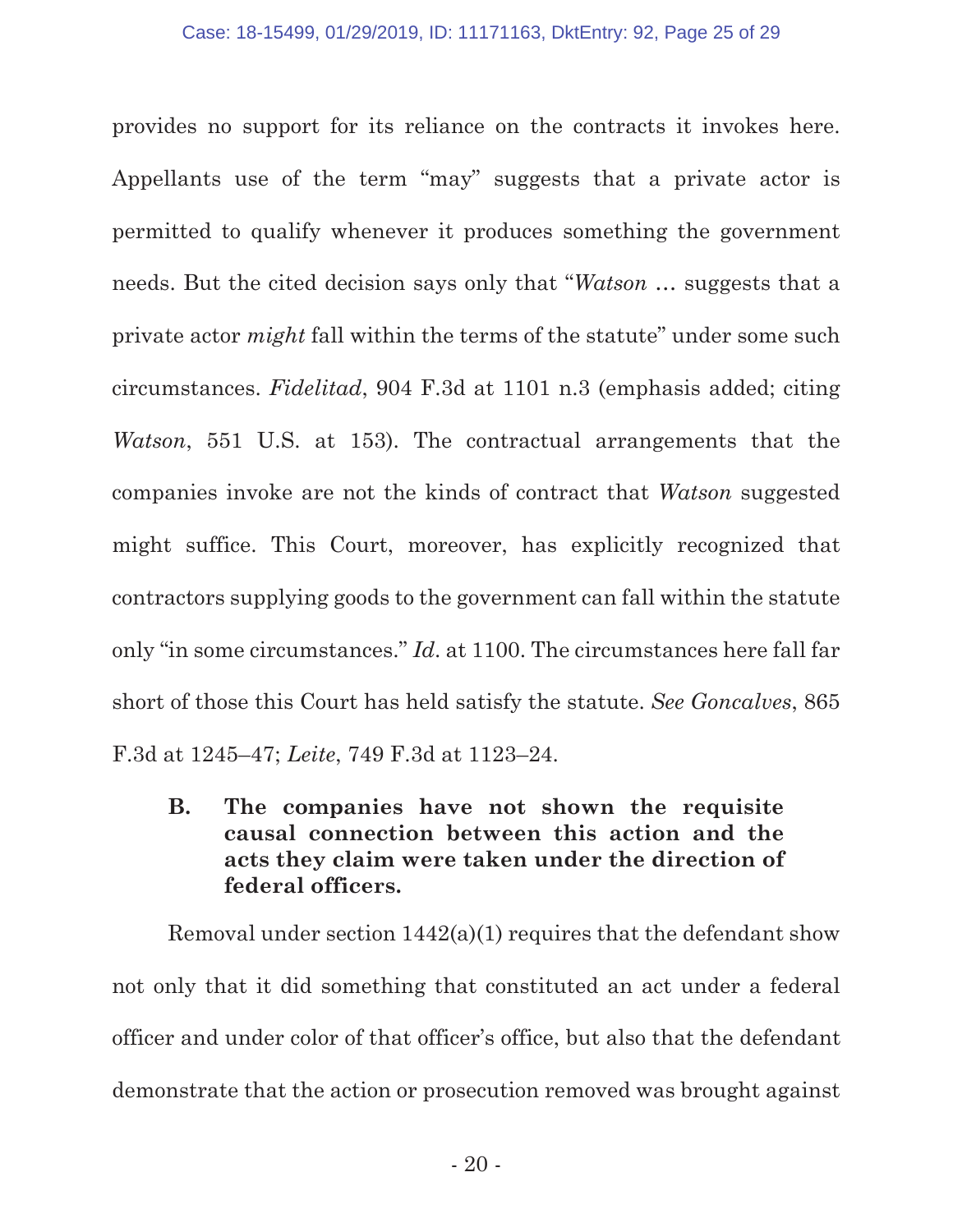it "for or relating to" that act. This Court has characterized this aspect of the statute as requiring that the claims against the defendant be "causally connected" to the acts performed under the direction of a federal officer. *Goncalves*, 865 F.3d at 1244. Although the causal-connection requirement in most cases is not difficult to satisfy, it does require a showing "that the challenged acts 'occurred *because of* what [the defendants] were asked to do by the government.'" *Id*. at 1245 (citation omitted); *see*, *e.g.*, *Cabalce*, 797 F.3d at 728 (holding that removal was improper because the government had not directed the acts that were the basis of the lawsuit).

Here, as the plaintiffs demonstrate in their brief (at 15–16), the companies have not made that showing. Rather, the claims against the oil companies rest on their concealment of their knowledge of the climate hazards posed by their activities, not on anything they were "asked to do by the government." *Goncalves*, 865 F.3d at 1245. Nothing in the contractual relationships cited by the companies demonstrates that the government "direct[ed] [them] to conceal" the hazards posed by fossil fuels, and thus the companies have "failed to demonstrate a 'causal nexus' between [the plaintiffs'] claims and any actions [the companies]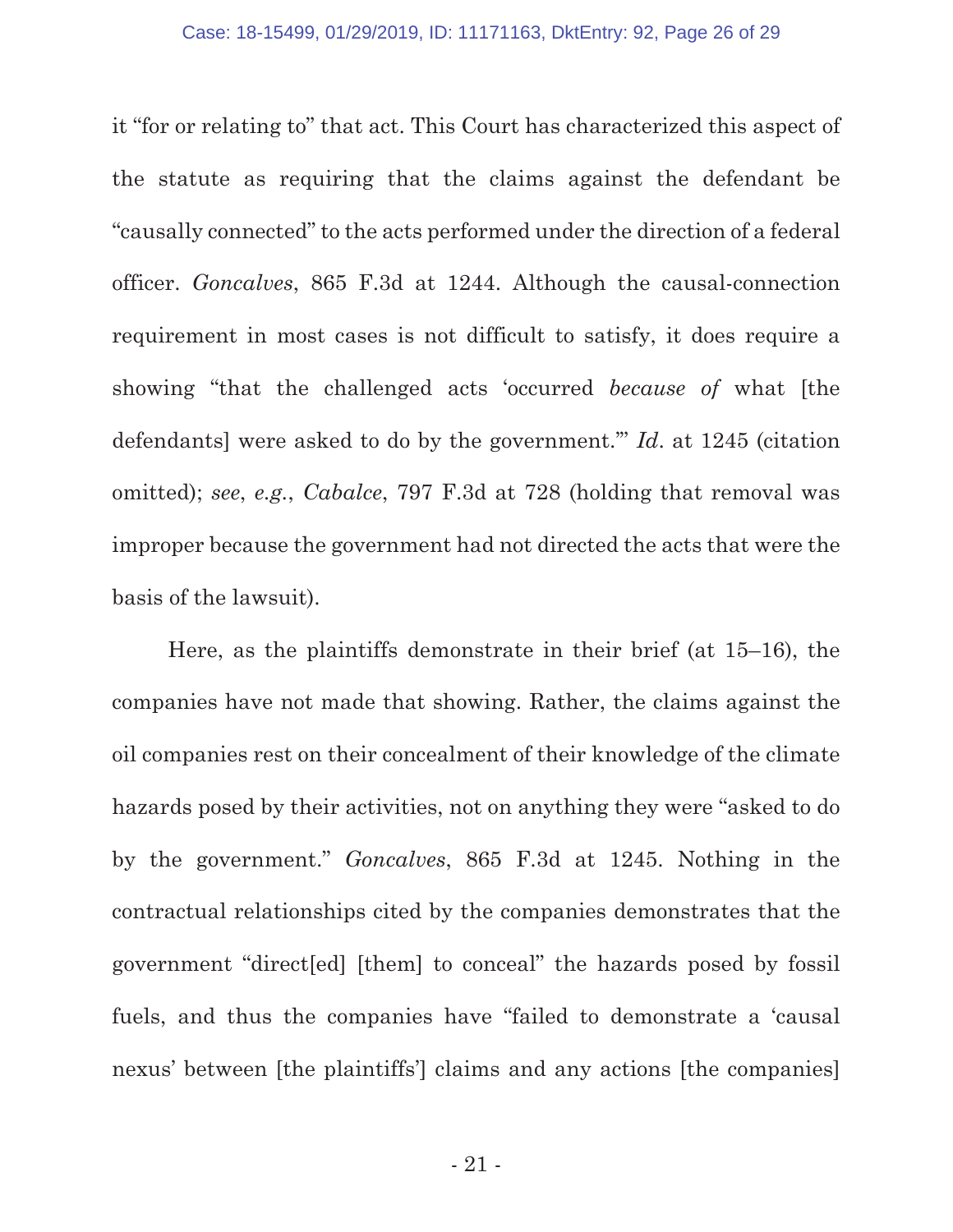took pursuant to a federal officer's direction." *Washington v. Monsanto Co.*, 274 F. Supp. 3d 1125 (W.D. Wash. 2017), *aff'd*, 738 F. Appx. 554 (9th Cir. 2018).

### **CONCLUSION**

For the foregoing reasons, as well as those set forth in the briefs of the plaintiffs-appellees, this Court should affirm the order of the district court.

Respectfully submitted,

/s/ Scott L. Nelson Scott L. Nelson Allison M. Zieve Public Citizen Litigation Group 1600 20th Street NW Washington, DC 20009 (202) 588-1000 snelson@citizen.org

Attorneys for Amicus Curiae Public Citizen, Inc.

January 29, 2019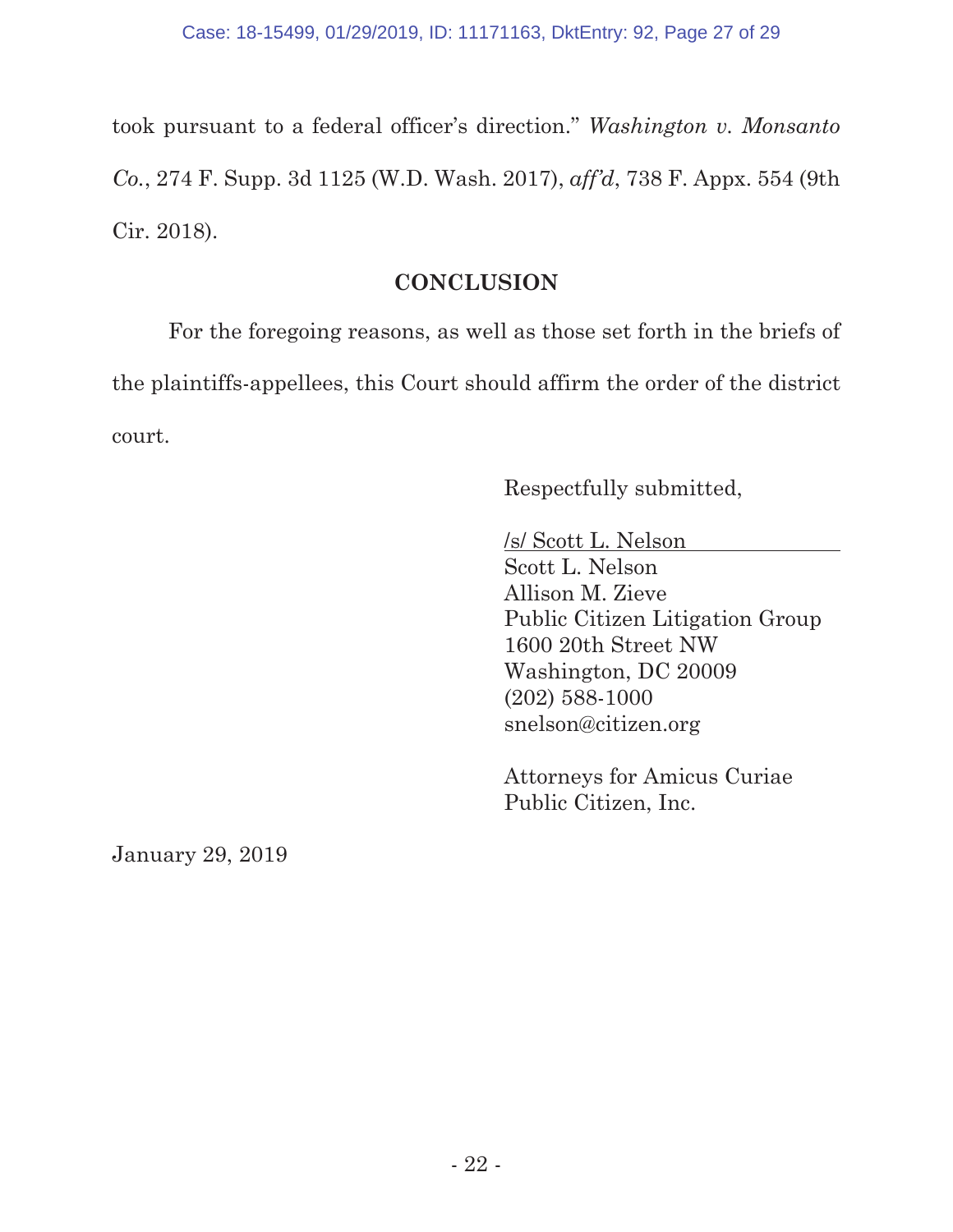### **CERTIFICATE OF COMPLIANCE**

I certify that this brief complies with the type-face and volume limitations set forth in Federal Rules of Appellate Procedure 32(a)(7)(B) and 29 as follows: The type face is fourteen-point Century Schoolbook font, and the word count, as determined by the word-count function of Microsoft Word 2016, is 4,528, excluding parts of the brief exempted by Federal Rule of Appellate Procedure 32(f) and the rules of this Court.

> /s/ Scott L. Nelson Scott L. Nelson